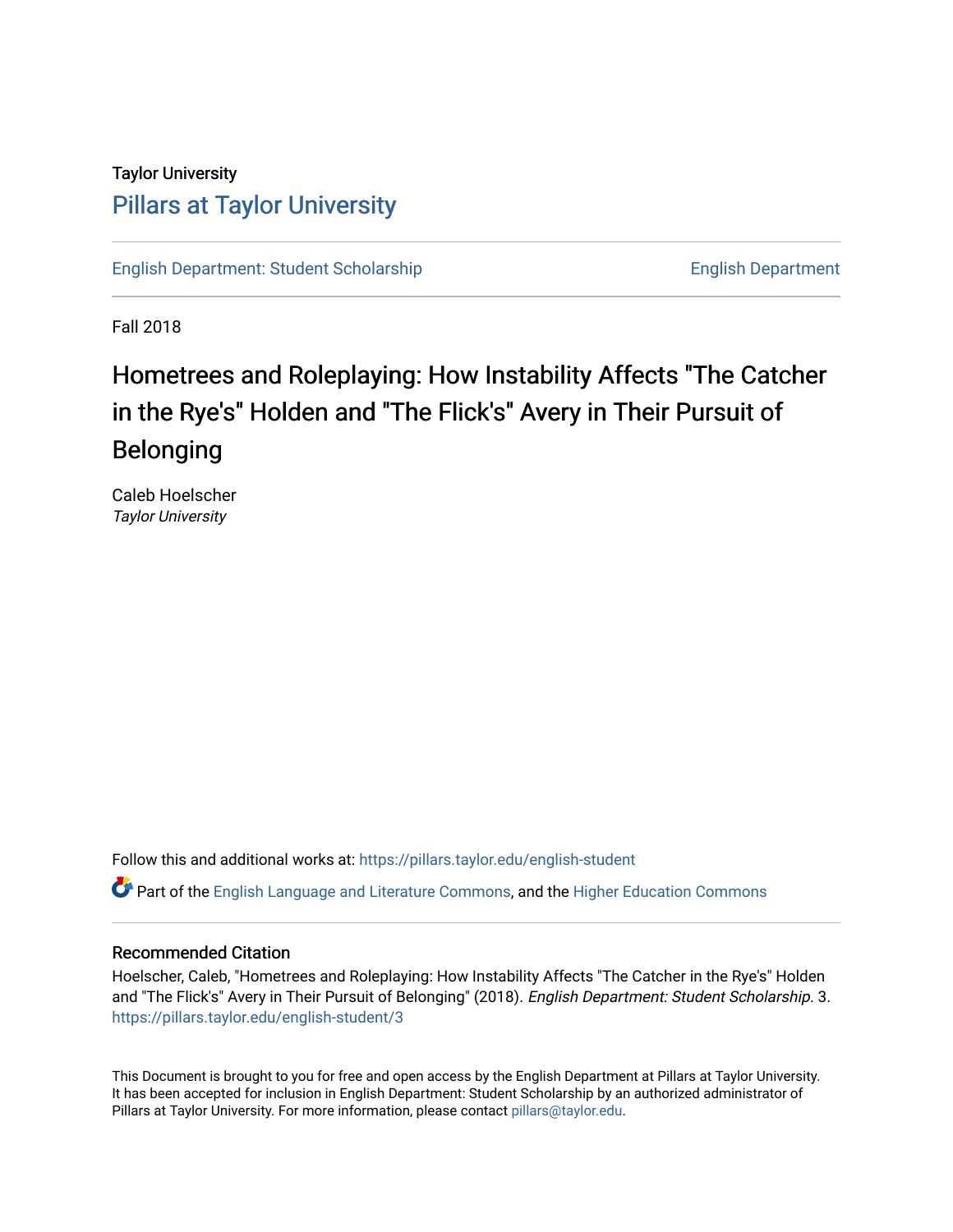# Caleb Hoelscher Dr. Dayton Senior Project Research 8 December 2018

Hometrees and Roleplaying: How Instability Affects *The Catcher in the Rye's* Holden and *The Flick's* Avery in Their Pursuit of Belonging

### *Avatar* **and** *Pulp Fiction***: A Visual Representation of the Texts**

*Avatar*, a film directed by James Cameron that premiered in 2009, follows a paraplegic marine named Jake Sully as he embarks on a unique scientific mission on a stunningly beautiful planet called Pandora to find out more about the native humanoid inhabitants, the Na'vi. The humans are interested in this planet because of the rare unobtanium, which they wish to extract for its monetary value. They wish to know about the Na'vi to pursue a diplomatic solution to retrieve the unobtanium. Since the air of the planet is poisonous, Jake Sully and those accompanying him must plug into hybrid human and Na'vi bodies called avatars. He plugs into his avatar during the day, and then he reports the information he has learned to the military officials and scientists during the night. Through a series of initiations, Jake learns to become one of the Na'vi through his native teacher, Neytiri. Even though he initially experiences and participates in the Na'vi culture only to relay information back to the authorities, he gradually becomes aware of the intrinsic beauty and interconnectivity of their people, under their god of the sublime and magical forest, who is named Eywa. In fact, he starts to identify more with his avatar body than with his real, paraplegic one, noting that reality is becoming more like a dream and dream like reality. In the process, he falls in love with Neytiri and becomes a hero of their culture. Meanwhile, the scientists prove scientifically the interconnectivity Jake has sensed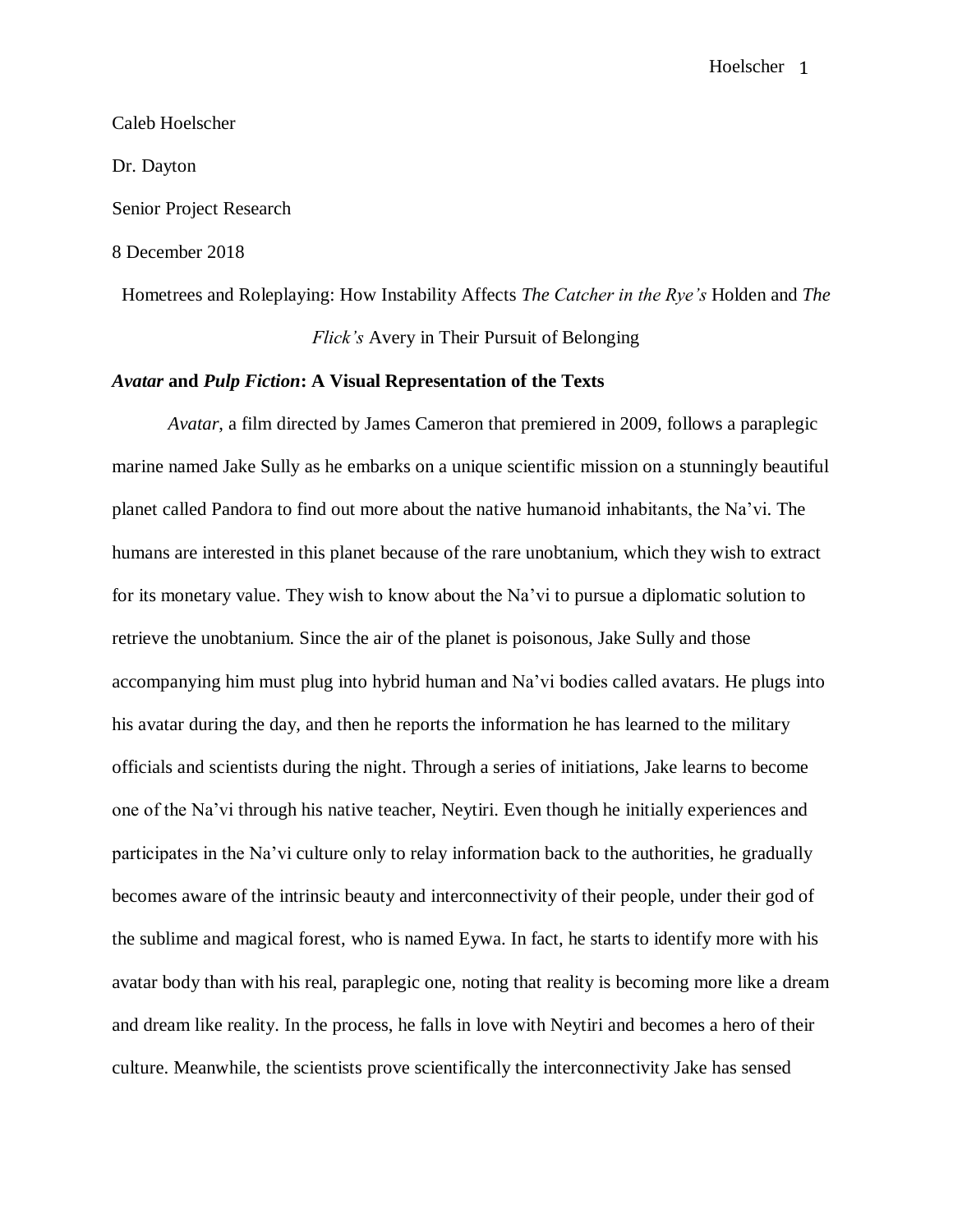experientially: the forest is a complex system of neural connections and the Na'vi can tap into those connections to hear the voices of the past and the present. The hub of these connections is their Hometree, which the Na'vi protect as the center of their culture and a touch point to connect with their god. This discovery is exciting, but there is a problem: the largest source of the coveted unobtanium is hidden beneath Hometree and the Na'vi will not leave Hometree to allow the humans to mine it. War is going to break out, and it is time to pick sides. Jake and the scientists boldly stand up against the greedy humans and fight with the Na'vi in their avatar bodies in a show of valor. In the end, Jake's real body dies, and he awakes in his avatar body presumably to live a fulfilling and meaningful life in the world of Pandora with the Na'vi people.

*Avatar*'s story and big budget special effects create an immersive film experience that enable the viewer to vicariously fill a deep human longing to belong. When Jake finds his place and identity in the Na'vi culture, the viewer senses the deep satisfaction of completing a hero's journey and establishing an abiding sense of meaning and purpose. When Jake finds himself enmeshed in a powerful shared story (symbolized by the neural network of the forest, Hometree, and the god Eywa) the viewer can internalize that mysterious sense of transcendence, the overwhelming awe and security of being a part of stable whole worth preserving and defending. In this way, it seems that the world of Pandora, though an alien planet, functions like a human paradise. As Manhola Dargis a film critic from the *New York Times* writes, the movie is "strangely utopian." He continues by saying that "one of the pleasures of the movies is that they transport us, as Neytiri does with Jake, into imaginary realms, into Eden and over the rainbow to Oz."

Although both Holden Caulfield from J.D. Salinger's *The Catcher in the Rye* and Avery, from Annie Baker's *The Flick* desperately long for the belongingness that *Avatar* represents,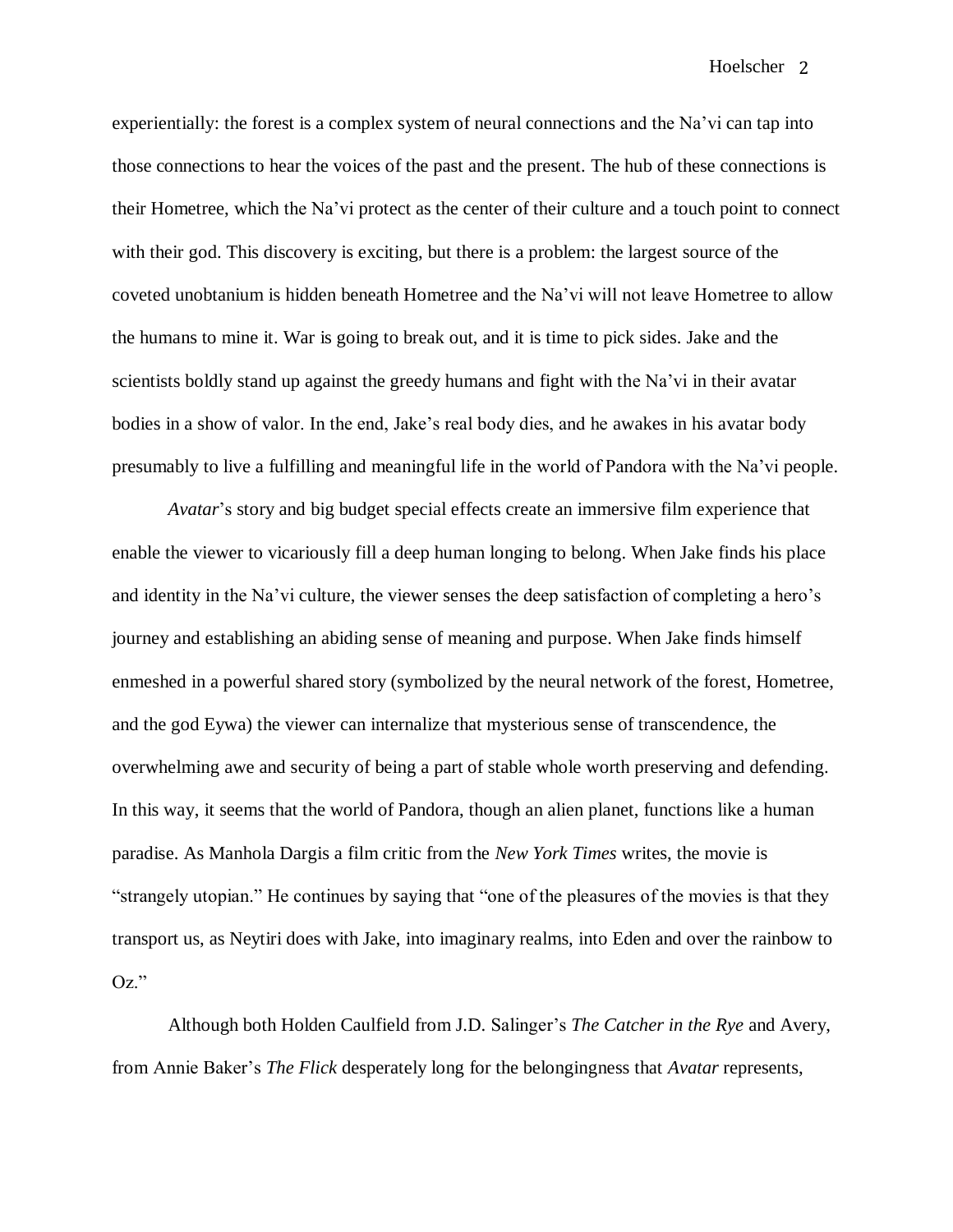Avery's visceral disgust toward the film reflects a growing suspicion that has been embedded in the American mind since Holden's time in the mid twentieth century—namely the suspicion that the grand narratives and transcendent sources of meaning humans share are nothing more than illusions. When Sam, Avery's older coworker, suggests that *Avatar* might be a great American movie as they sweep up after a movie showing at a local theater, Avery retorts fiercely. After an uncomfortable silence, he provides the reason: "Avatar was basically a video game" (Baker 46). One can impose a number of interpretations on this loaded claim, but the most likely interpretation is that he thinks *Avatar* is a simulation. Just as Jake plugs into an Avatar to find a place and purpose in the world of Pandora, the viewer can only experience the pleasure of the movie if he does not engage with the media in light of his or her lived experience. The meaning that so resonates with the audience is a result of fake images, a fantasy. And American audiences realized this after disengaging from the film, a phenomenon that journalists have referred to as "Avatar Blues." Some audience members got depressed, even suicidal, as they attempted to reengage with a reality that seemed bleak in comparison to James Cameron's world of Pandora (Piazza). In contrast to this fantastical experience, Avery suggests an alternative American classic—*Pulp Fiction*, a 1994 film directed by Quentin Tarantino.

*Pulp Fiction* presents a worldview very different from *Avatar*—one that is fractured, nonlinear, and unstable. According to film critic Roger Ebert, the story "doubles back on itself, telling several interlocking stories about characters who inhabit a world of crime and intrigue, triple-crosses and loud desperation." Although the film remains a cohesive whole, its multiple concurrent plotlines—each mediated through the subjective perspectives of their narrators awaken the viewer to an enthralling and disconcerting narrative instability. Even though Vincent (Travolta) is one of the main characters in his own story with Jules (Samuel Jackson), when the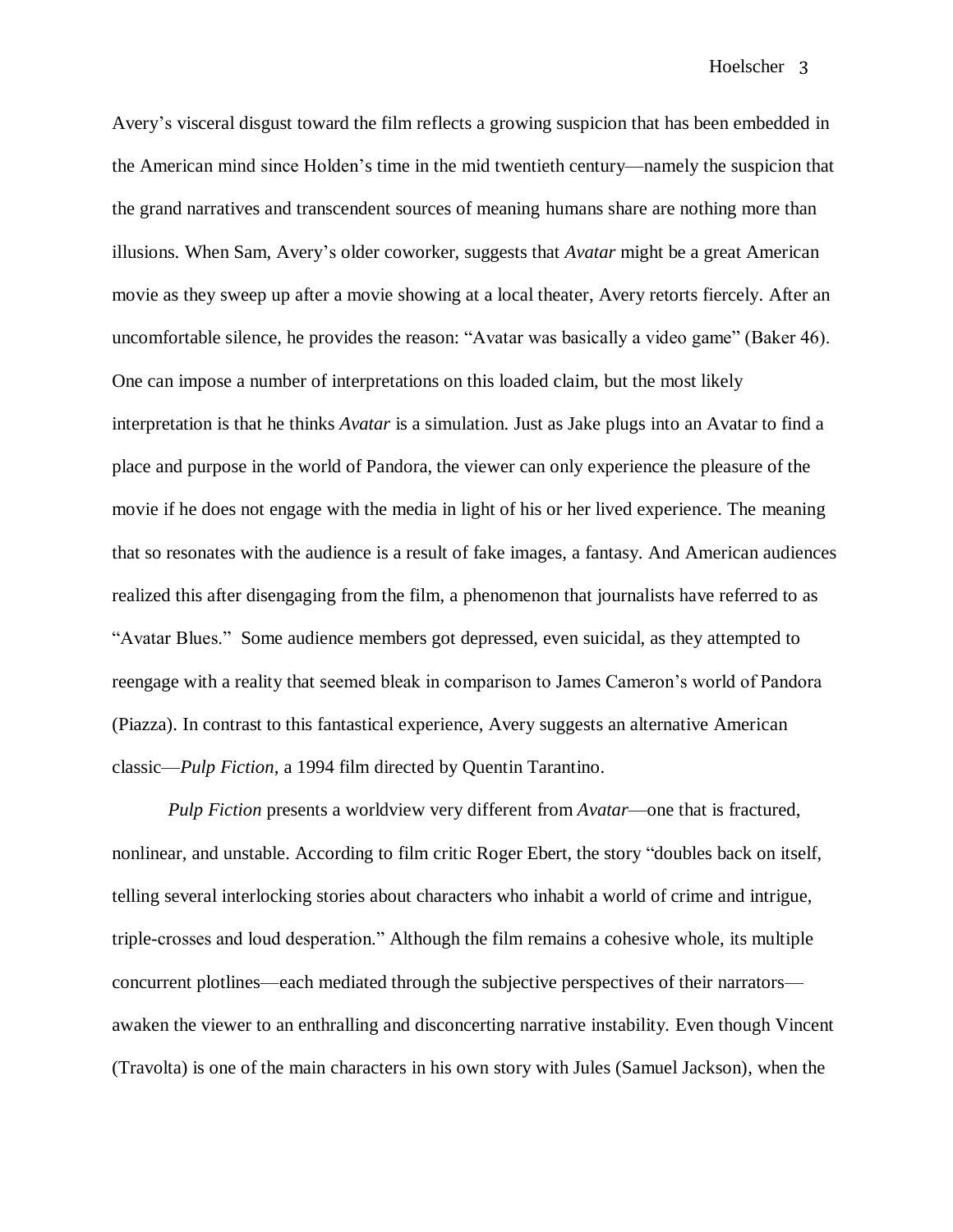story shifts to Butch (Bruce Willis) he is nothing more than an expendable side character. When Butch encounters Marcellus Wallace (Irving Rhames), he wants to kill him; however, once they find themselves intertwined with another man's story and locked in his basement, they band together against a new common enemy. The constant shifting causes some viewers to react in confusion: "What am I watching? Why is this happening? Wait, who's the good guy again?" As Carew notes, "As the stories turn around, and who they're about changes, audience allegiances constantly shift" (71).

Interestingly enough, the characters in the movie are aware of this shifting. They feel perfectly at ease stepping in and out of roles, often in order to exercise power over one another. They inhabit a fragmented story, and they accept it, drawing all the meaning they can from personal centers of meaning that they do not share with anyone else. They do not find a defining place in a web of connections with others that give their lives a transcendent, stable purpose like Jake. They do not bond over a shared story, mediated by a god like Eywa or in the absence of one. And they are not deeply known (since the only way they interact with one another is through the roles they play). The film does not have a center of meaning because it makes the viewer question its very existence.

It is quite tragic, one may even say nihilistic, but Avery finds this movie to be more true to life. A brief exploration of recent American history might explain why. Starting with Holden's time in the middle of the twentieth century, core doctrines of religious faiths and fundamental philosophical truths have been brought into serious question. The legitimacy of nearly every authority is now questioned, analyzed, and found to be corrupt (often because they are). On issues of great contention, various groups seem to accept their own set of facts to the point where objective "truth" feels like wishful thinking (after all, what if it's all just fake news?).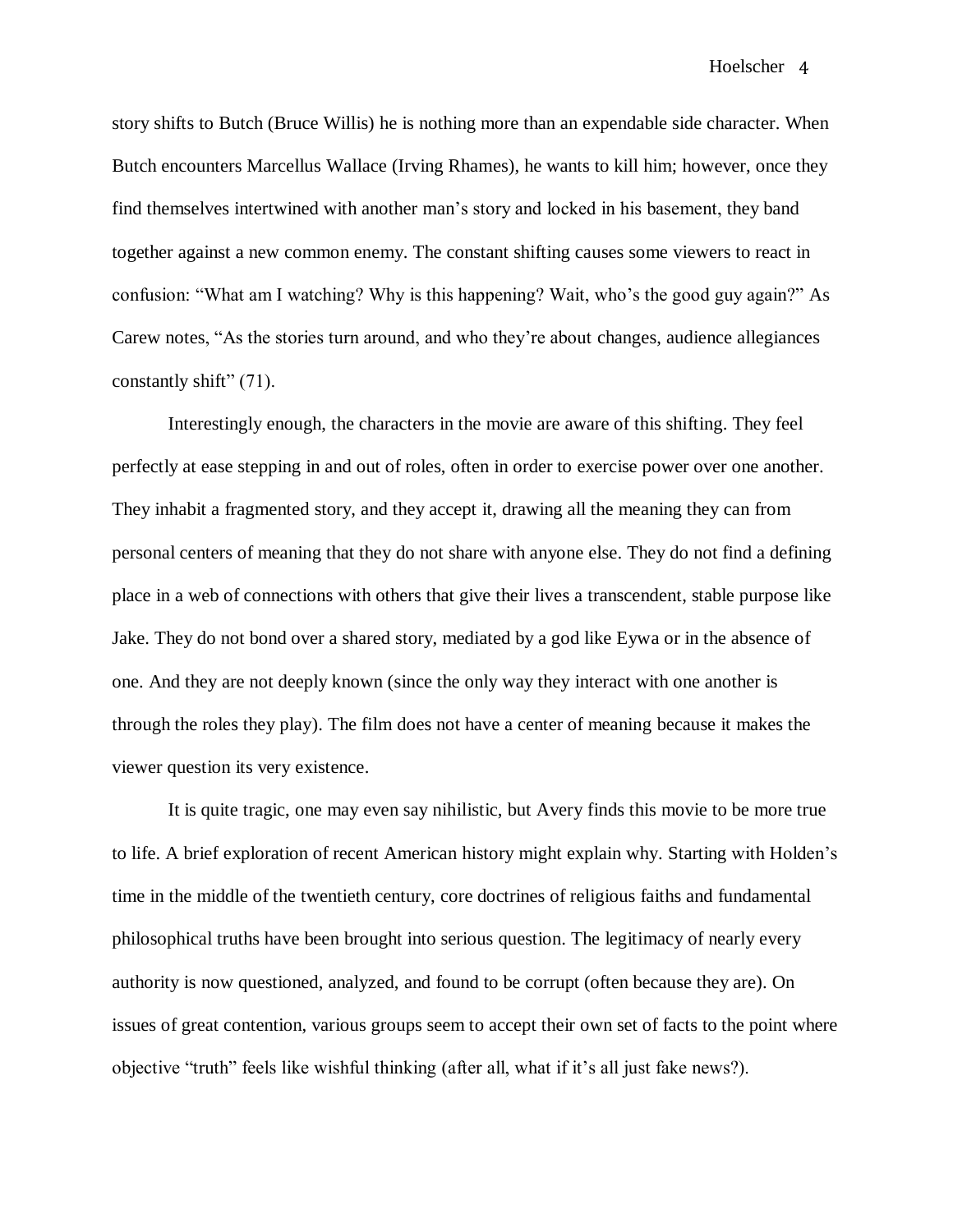Technology is rapidly redefining how people connect with one another. Meta-stories of allpowerful, unchanging, just deities are perceived as instruments of power. Instead, those metastories are replaced with smaller narratives and counter-narratives, often vying for cultural power. The layers of instability and fragmentation stack.

Consequently, the awareness of such instability can easily affect the relationships that help people reinforce shared narratives and humanness, since others can easily be viewed as sellouts to these rapidly shifting systems. How do I know if someone is being genuine? How do I know they won't betray me? How do I know that this YouTube personality who is "just keepin' it real" isn't just doing so because he gets paid millions of dollars a year to be "authentic"? And therein lies the tension: as others use their identity as a tool to get what they want, as one sees their hypocrisy, it is easy to lose faith in their genuine humanity. In turn, we can begin to question our own humanity as we find ourselves guilty of the same inauthenticity. We define them as nothing more than a phony, and we retreat. Even though many people flock to relationships for security, the underlying anxiety that the other person might not be who they say they are keeps one foot out the door.

*The Flick* and *The Catcher in the Rye* illuminate the tension between *Avatar* and *Pulp Fiction* by placing the films' core philosophies in contexts and characters that are more true to common experience. Even though Salinger's *The Catcher in the Rye* follows a teenage prep school dropout wandering New York and *The Flick* features a young, existentially and socially anxious movie buff working as a part of a cleanup crew at a local theater, both of these characters embody the wishes and apparent realities nested in the film's key images and concepts. Similar to the way Jake Sully seeks a place of esteem among the deeply interconnected Na'vi tribe, these two emerging adults grapple to find a place to call home, where they feel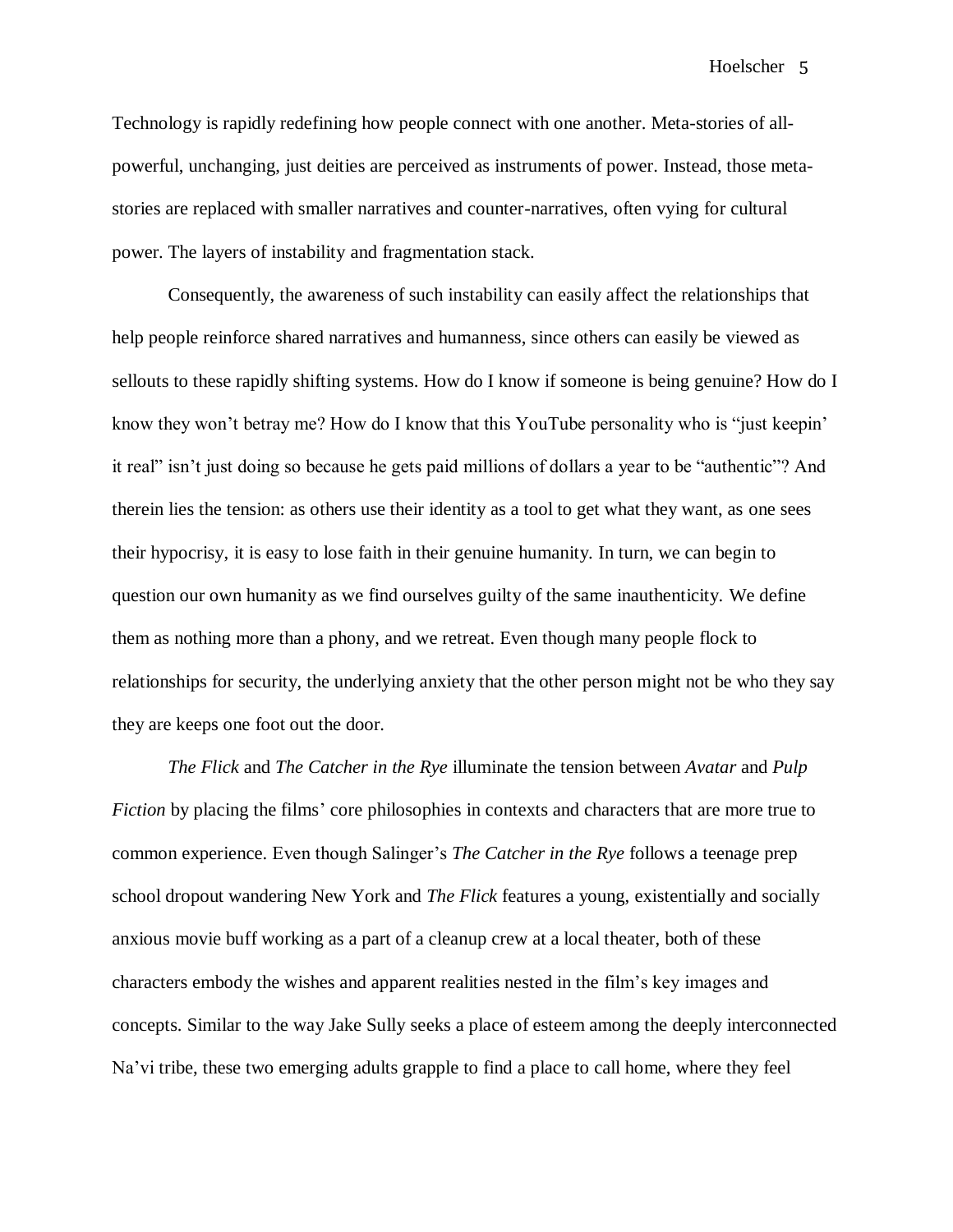enmeshed in a web of connections with their fellow human beings that imbue their life with meaning and purpose. Just as Jake sees Na'vi tribe's Hometree, they also deeply long for an unchanging center of shared meaning by which they can define themselves and stabilize those relational networks that reinforce their identity and humanness.

However, the kind of world depicted in *Pulp Fiction* complicates the fulfillment of these needs drastically. In their worlds of rapid change, where allegiances shift and people often roleplay instead of presenting their authentic selves, Holden and Avery become disillusioned and alienated from the environments and the "phony" people who could restore them. The centers of meaning that functioned for them in the past are revealed to be false, leading to a deep cynicism that they may never find a true unchanging center or a defining place at all. As a result, Holden and Avery resort to unhelpful coping mechanisms: They defend what they know to be false with a flimsy sense of valor. They role-play in order to navigate the complex interactions they are unable to negotiate with their fragmented and elusive identities. And in the end, they are in grave danger of giving up on finding an unchanging center and a defining place completely, as Antolini says, "before they really even got started" (Salinger 244).

#### **A Defining Place**

Despite how easy it is to think that identity is a very personal, uninhibited decision, humans define themselves in relation to external realities: places, events, touchstones, memorials, and—most importantly—people. In fact, many sociologists in the vein of Charles Horton Cooley believe that human identities are completely inseparable from society, external realities, and other people. As sociologist Nathan Rousseau writes, quoting Cooley's argument, "society and individuals do not denote separable phenomena, but are simply collective and distributive aspects of the same thing" (86). He continues by summarizing, "A separate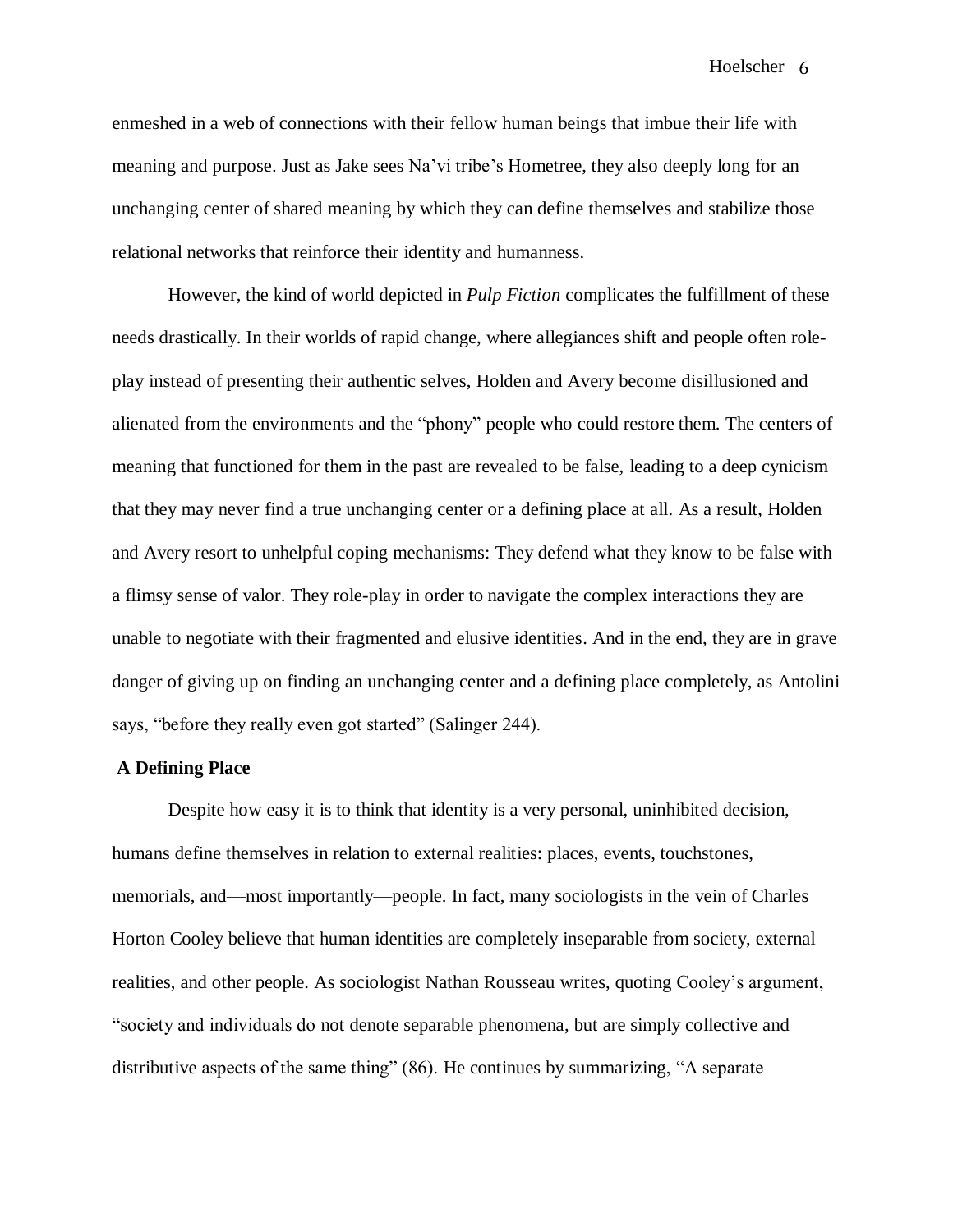individual is an abstraction unknown to experience…"(87). Human beings need others to recognize their humanity (in general) and their identity (as a subset) for their identity to become "real," for it to become a stable and integrated whole that transcends the day-to-day fluctuations of the human mind's echo chamber. Because of this, Rousseau says, "Human beings possess an inherent tendency to reach out, interact or socialize with those people and objects that surround them" (86). They seek this out in order to help define themselves.

For this reason, it is not surprising that Avery possesses a tendency to seek out where he belongs, a defining place*.* A simple question can illuminate the importance of his search as an emphasis of Baker's play: Why does he join the theater cleanup crew? For Sam and Rose, the reason is practical and mundane: they simply need a paycheck. However, no theatergoer can say the same for Avery. His father is a semiotics professor, and since he is studying at the university where his father teaches, he does not need the money to pay for school. In addition, it is clear from the text that he suffers from depression as well as social and existential anxiety. Under these circumstances, it would be much easier for him to stay at home, hidden away like a dragon guarding his treasure trove of classic movies, so why does he seek employment?

The most obvious reason one can provide is his love of old-fashioned, 35-millimeter theater projectors (in comparison to the new digital ones). Since the Flick is "the only theater in Worcester County, and one of only eight theaters in the entire state of Massachusetts, that still use a film projector," it would make perfect sense that he would seek to overcome his anxiety and depression to spend his evenings in (or at least close to) a real projection booth (Baker 139). However, this is not the only or most fundamental reason. In Avery's conversation with his therapist, he asks specifically about making friends (Baker 62). In this way, Baker is emphasizing that Avery's joining the theater cleanup crew is an act of courage to connect, an act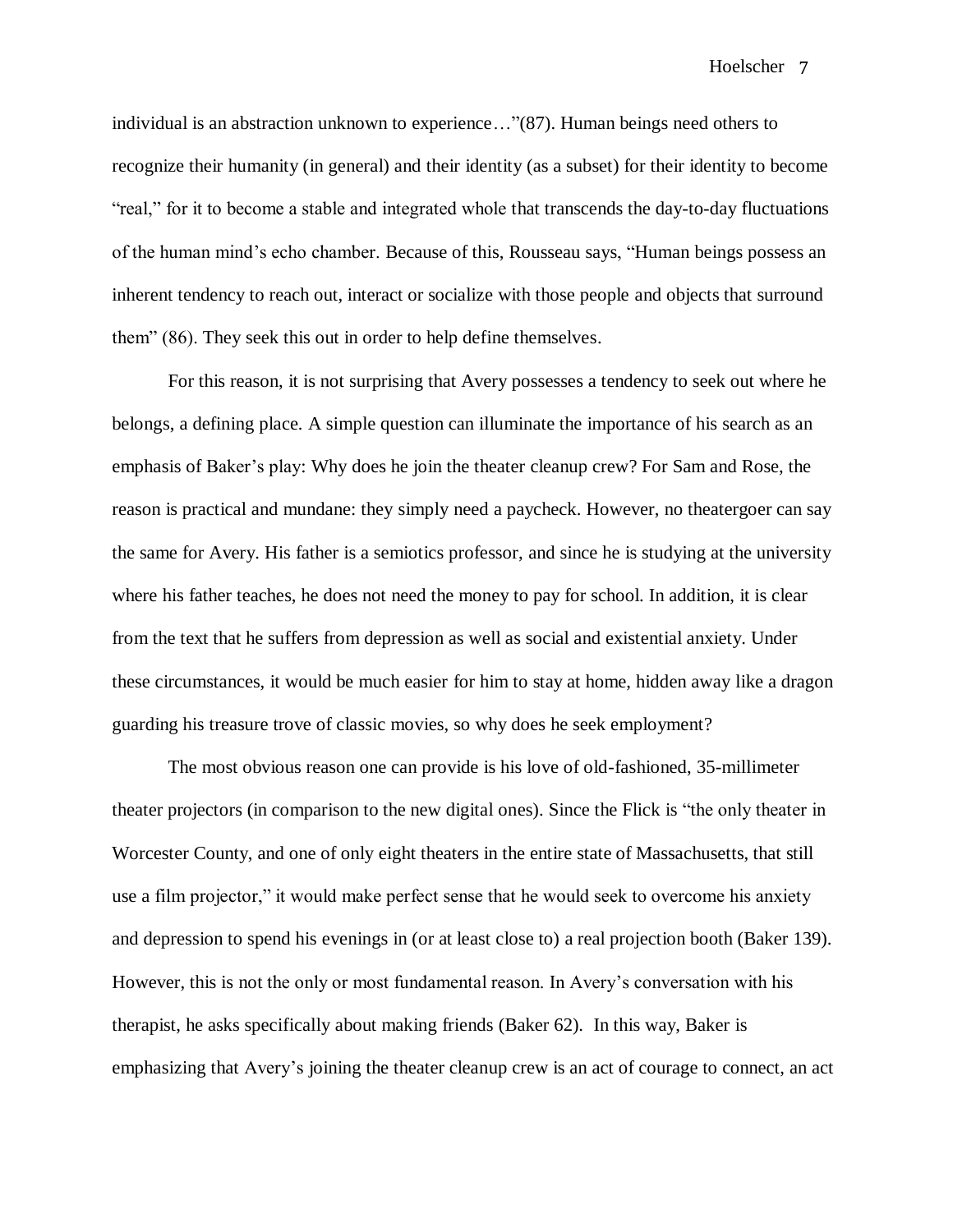that proves his hope that he can still find his place in a larger community. One can almost imagine the counseling session where he makes this decision, slowly gaining the confidence to go for it as his therapist gently nudges him on. After all, movies are his thing, right? He'll get right along with all the fellow film-lovers working there. In fact, this may be an environment where his movie knowledge will gain him respect and esteem. Is it possible that he could receive a promotion as a projectionist and be a leader among them? Thinking in terms of *Avatar*, Avery hopes to live into the story of Jake Sully who, escaping his (metaphorically) handicapped life, found a place among a new people who help define him and imbue his life with meaning and purpose. Of course, being on the cleanup crew is a lot less idyllic than being a clan leader in a humanoid tribe on a foreign planet, but for Avery—whose anxiety and depression probably make it difficult for him to entrust his identity and personal story to any larger structure—this is a small, but crucial step. In fact, I would claim it is a symbolic step for Avery—the theater functioning as a microcosm of the even larger structures that make up Avery's world.

Although many proofs of Avery's key motivation could be given, the most telling one lies in his willingness to participate in the ethically ambiguous employee tradition of "dinner money," where Sam and Rose resell ten percent of the ticket stubs and pocket the additional cash (Baker 31-38). This tradition, which has been passed down from previous employees, is a small and seemingly insignificant bond the Flick employees share. Sam and Rose frame it as a resistance against Steve to manipulate Avery to join them. Rose demonizes Steve so that the three can have a shared enemy by depicting him as an ignorant and selfish man who underpays his employees. In addition, since Avery is black, she even capitalizes on race identity politics, confirming Avery's worry that Steve might be racist. In short, their manipulation succeeds. It succeeds because, for Avery, this tradition is a way for him to belong to this larger group and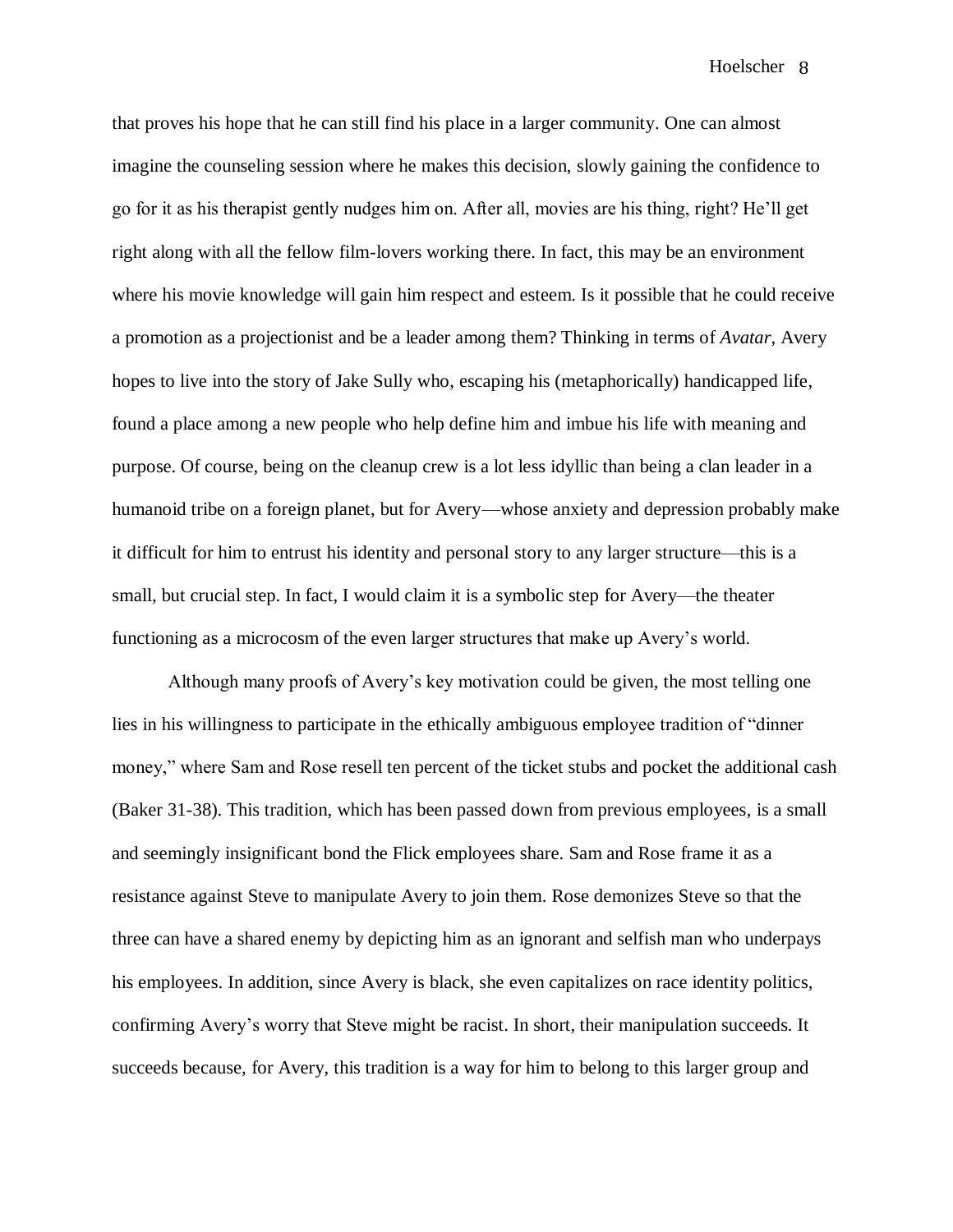story. It is an initiation into their clan, much like Jake Sully had to undergo levels of initiation into the Na'vi tribe. Even though participating deeply upsets his sensitive internal value system and he does not need the money, he agrees, again placing faith in this small tradition as a symbolic gesture.

The idea that these gestures are symbolic of something larger is corroborated by Sam and Avery's favorite game: "Six Degrees of Kevin Bacon." The theory behind the game is that no actor is more than six degrees of separation from collaborating with Kevin Bacon, and by extension of that theory no actor is six degrees from collaborating with any other actor. In *The Flick*, Sam provides the puzzling combination of actors and Avery connects the two actors in six degrees or less. For example, in act one scene three, Avery connects Jack Nicholson to Dakota Fanning by pointing out that Jack Nicholson plays a role with Tom Cruise in the movie *A Few Good Men*, and Tom Cruise plays a role with Dakota Fanning in *War of the Worlds* (Baker 22- 23).

On a personal level, this game is common ground for Sam and Avery. Sam enjoys trying to stump Avery with unlikely actor combinations, and Avery genuinely enjoys showing off his movie trivia skills as he rises to the challenge. However, this game also operates symbolically in a broader sense because of its basis on a sociological theory: the idea that every person on earth can be connected to every other by six degrees of connection (i.e. mutual friends or acquaintances). This sentiment about the astonishing interconnectivity of the human race is so pervasive that a professor of psychology at the University of Alaska Fairbanks, Dr. Judith Kleinfeld, felt it necessary to review the literature on the subject to discover whether the theory is a strongly-supported sociological fact or, simply, "the academic equivalent of an urban myth" (2). In short, Kleinfeld found that, although not proven false, the six degrees of separation theory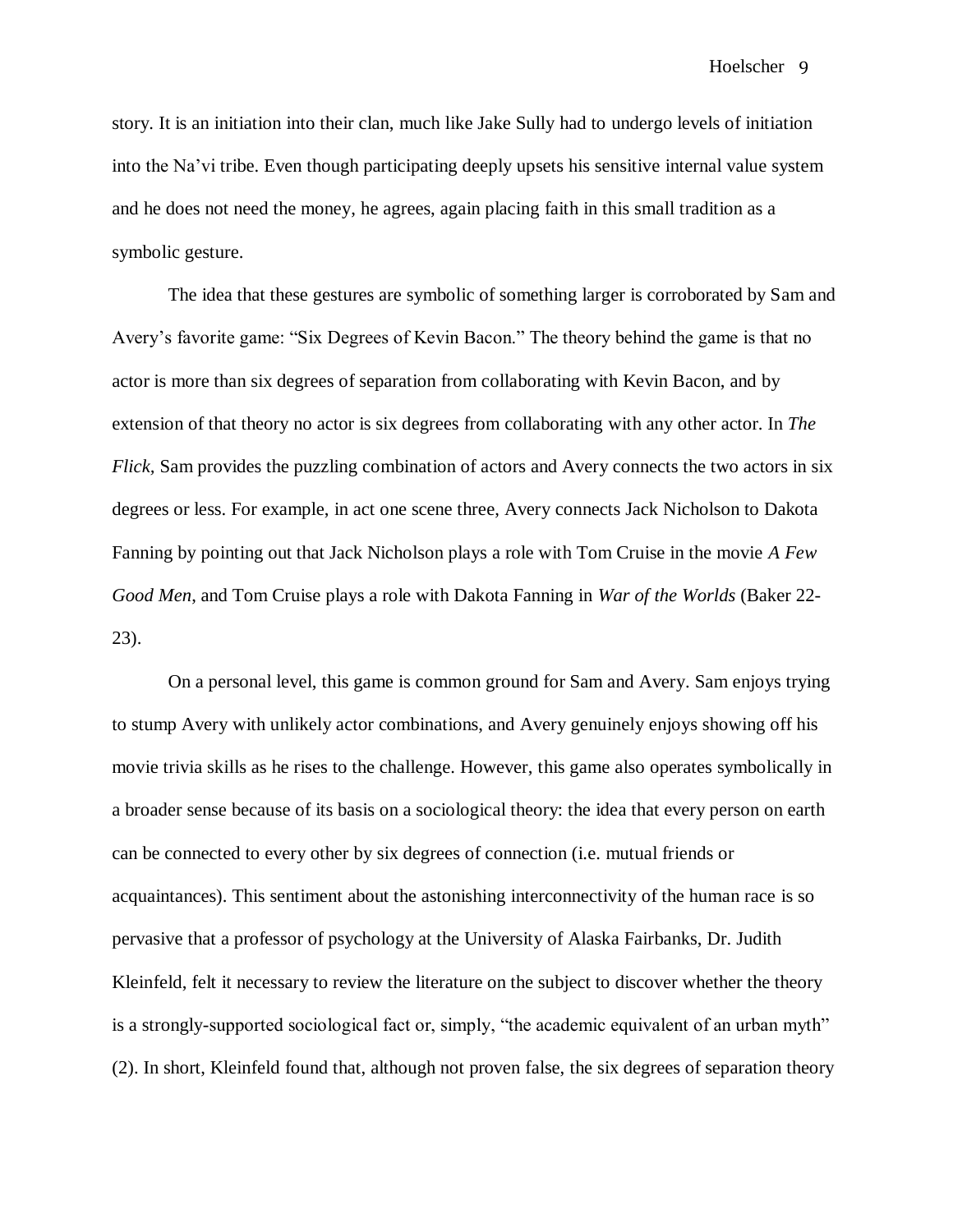is not as well-supported as people would like to think. Not only did she think the original published findings were based on "scanty" evidence (1), she also found that the truest replications of the experiment were less than successful (and often revealed deep divides, especially between various races and socioeconomic statuses) (1-5). In her own words, she concludes, "Perhaps Milgram [the founder of separation theory] was right that we live in a world with six degrees of separation. Perhaps he had discovered a fundamental and universal truth about the human world. But the evidence was simply not there" (5).

However, for humanities research, it is not nearly as important whether or not this theory is scientifically verifiable but, rather, what about the theory appeals to humans that enables it to persist in the American cultural landscape. Kleinfeld was interested in this as well, and—after questioning others about why they believe in this pervasive myth—observed that many people believed in the theory because it gave them "a sense of security" (6). In one interview, she cited a federal judge as saying, "It's a scary world out there" and "it's good to believe we are all somehow holding hands" (6). It seems that the fundamental purpose behind believing this theory (against evidential odds) is likely a relational one. People strongly desire to believe that each individual is enmeshed in a real and meaningful web of connections with their fellow human beings, one that informs their lives and supports them with systems of meaning.

With this in mind, "Six Degrees of Kevin Bacon" serves as symbolic representation of the deep longing of the characters in *The Flick* to connect with one another. Like the unlikely actors Avery connects, these three characters come from vastly different walks of life. If they were actors, it is unlikely that they would ever be cast in the same movie. This game seems to be, in a strange way, a source of comfort for all of them that, even if they do not star together in the same (hypothetical and metaphorical) movie, someone with excellent movie trivia skills might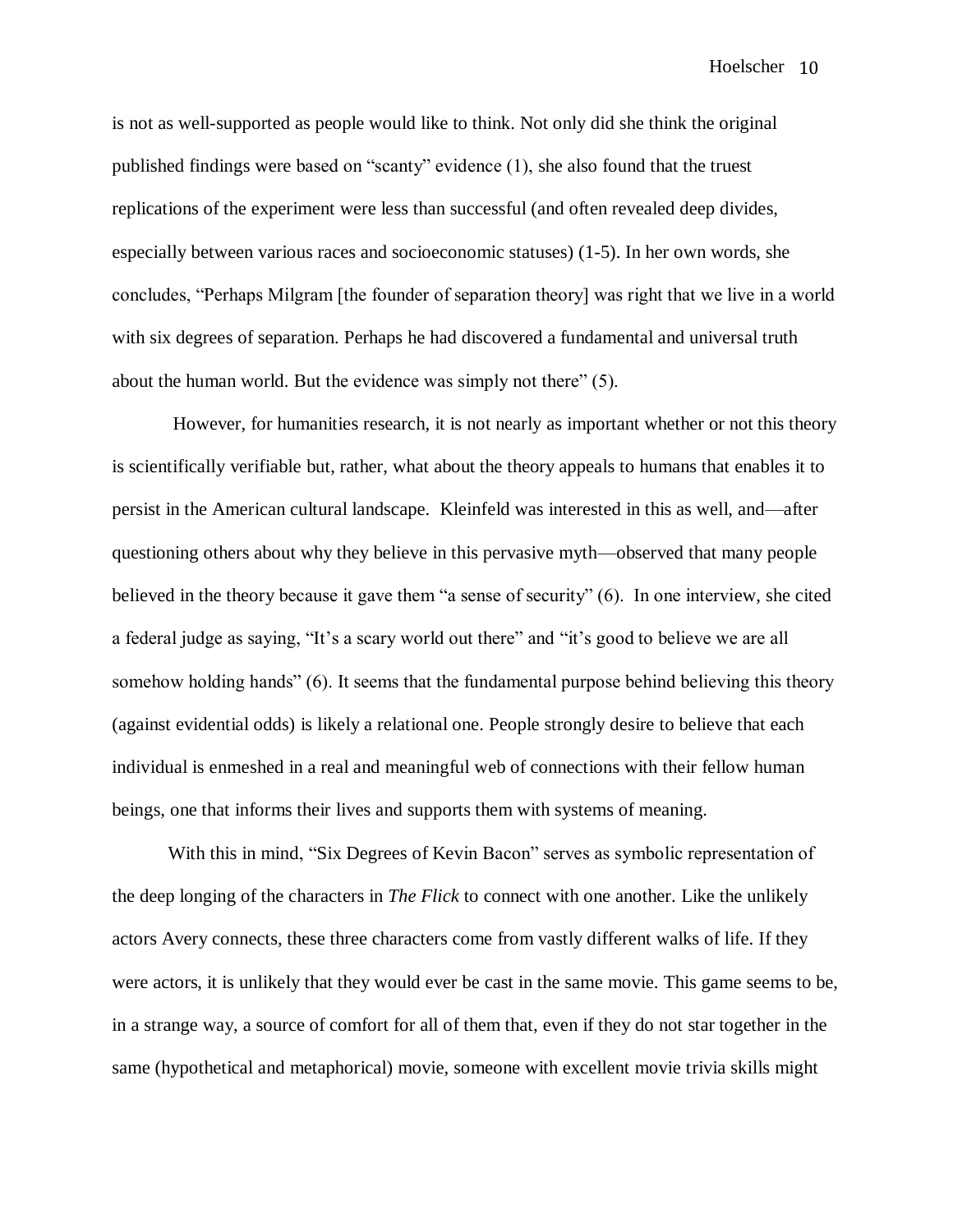be able to connect them with six degrees. The cultural significance of separation theory helps the theatergoer to see this little theater cleanup crew as a microcosm of larger societal trends. It helps theatergoers see Avery not simply as a contextually situated character but as representative of any emerging adult trying to find a defining place in his or her world.

Now, one can ask a very similar question of Holden: Why did he bother to share his story? As with Avery, the answer is likely found in his desire to connect with someone he perceives to be like himself, to create shared meaning beyond the echo chamber of his own mind. His voice is exceptionally personal because he treats the reader as a kindred soul, one who would field his frequent complaints about the characters and institutions around him with validation and affirmation as well as value what he values. The most concrete evidence of this is his use of various rhetorical devices to reinforce to himself that he is not alone. For instance, Holden frequently uses the second person "you" to draw his reader into the story. At various points in the novel, when he discusses a memory or a person that is meaningful to him, he says that "you," the reader, are there or "you," the reader, would like him or her. In addition, he frequently uses phrases of assurance that he is sincere and telling the truth. As a concise example of both of these devices, Holden writes of his sister: "Old Phoebe. I swear to God you'd like her" (Salinger 89). He uses these devices because he desperately wants to the reader to affirm his perception of the world. He wants to reinforce to himself that there must be someone out there with whom he could share meaning, someone to help him feel less alone.

However, even if this story were told in third person and the psychic distance increased, the reader would still know that he craves a defining place as a fundamental need. Although he affects that he does not care what others think of him, his actions clearly indicate that he possesses, as Cooley would predict, "an inherent tendency to reach out, interact, and socialize."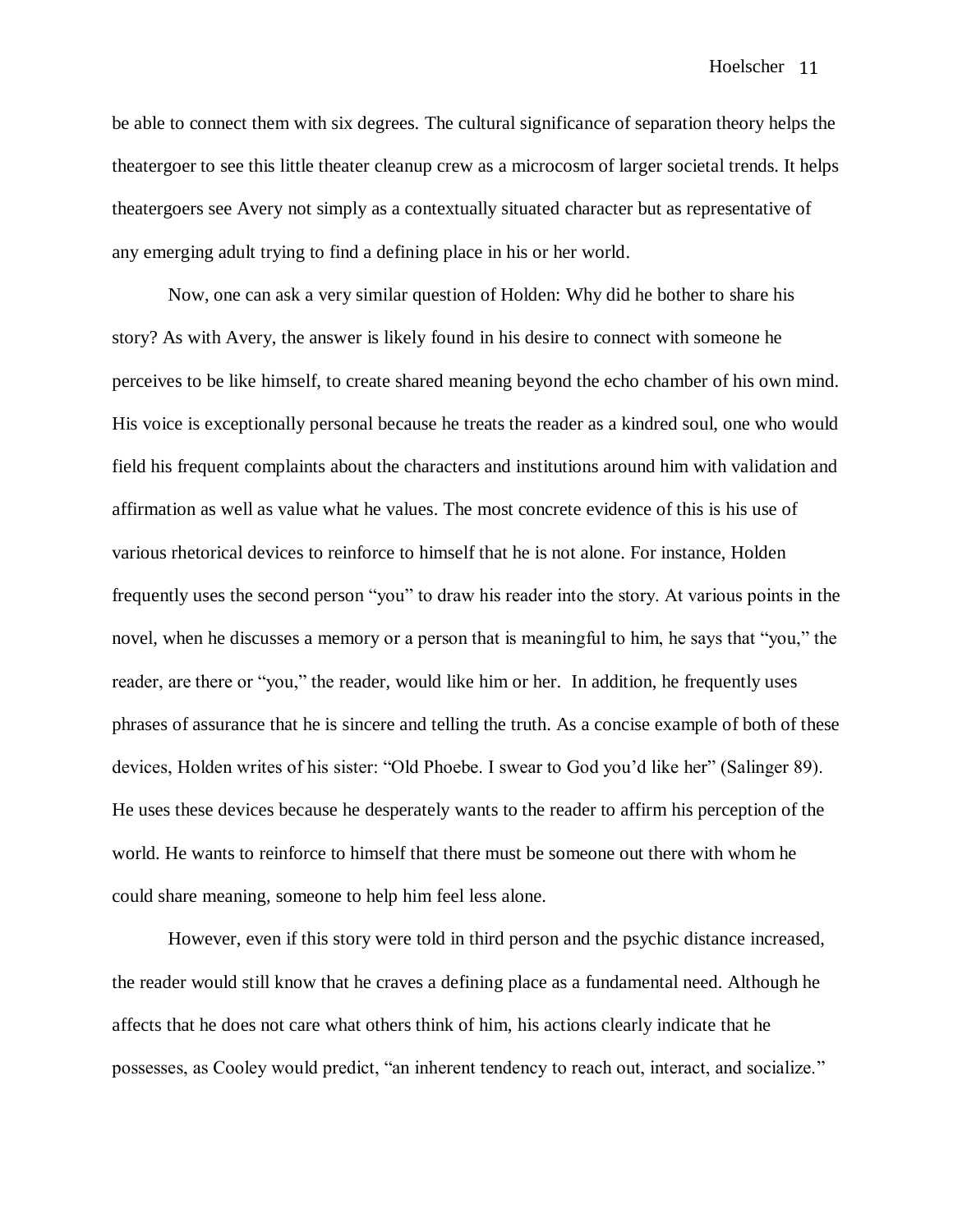Despite the fact that he calls most of the characters in the book phonies, most of the book is comprised of Holden seeking conversation. He talks to women he meets at bars, nuns, taxi drivers; he even hires a prostitute at a hotel just to talk to her. In addition, he seeks out potential connections from deep in the past by giving them a "buzz": old friends, friends of old friends, old teachers, old romantic interests, family members, and many others. The reader hopes that one of these friends, teachers, acquaintances, or random strangers will reinitiate Holden back into a web of meaningful human connections, that Holden will once again feel embedded in society. However, although several people come close, Holden spends most of the novel ambling around New York, talking about where the ducks go when the pond freezes over, which—of course has little to do the with the ducks and everything to do with Holden asking pressing questions: "Who am I in relation to my environment? Where do I fit?"

#### **An Unchanging Center**

While forming one's identity in a web of connections with others is crucial, it is not inherently stable unless it is anchored by a shared commitment to something that transcends any of the individual participants. Similar to the way the Na'vi's veneration of Ewya and Hometree as the center of their culture enables the complex network of neural connections of the forest, humans must perceive a center of meaning in their worlds to stabilize their connections with others. This center is noticeable in almost any community. In the scientific community, it may be the belief in science as the core (or even sole) cause of human advancement. In a country, it could be a shared national narrative like the American dream. In a religion, it is—quite clearly a God or central doctrine. Vishal Mangalwadi, in describing the process of the loss of western civilization's "soul" since the mid- twentieth century, uses an apt metaphor to describe this construct: that of a root note in music. He connects the loss of tonality in preference of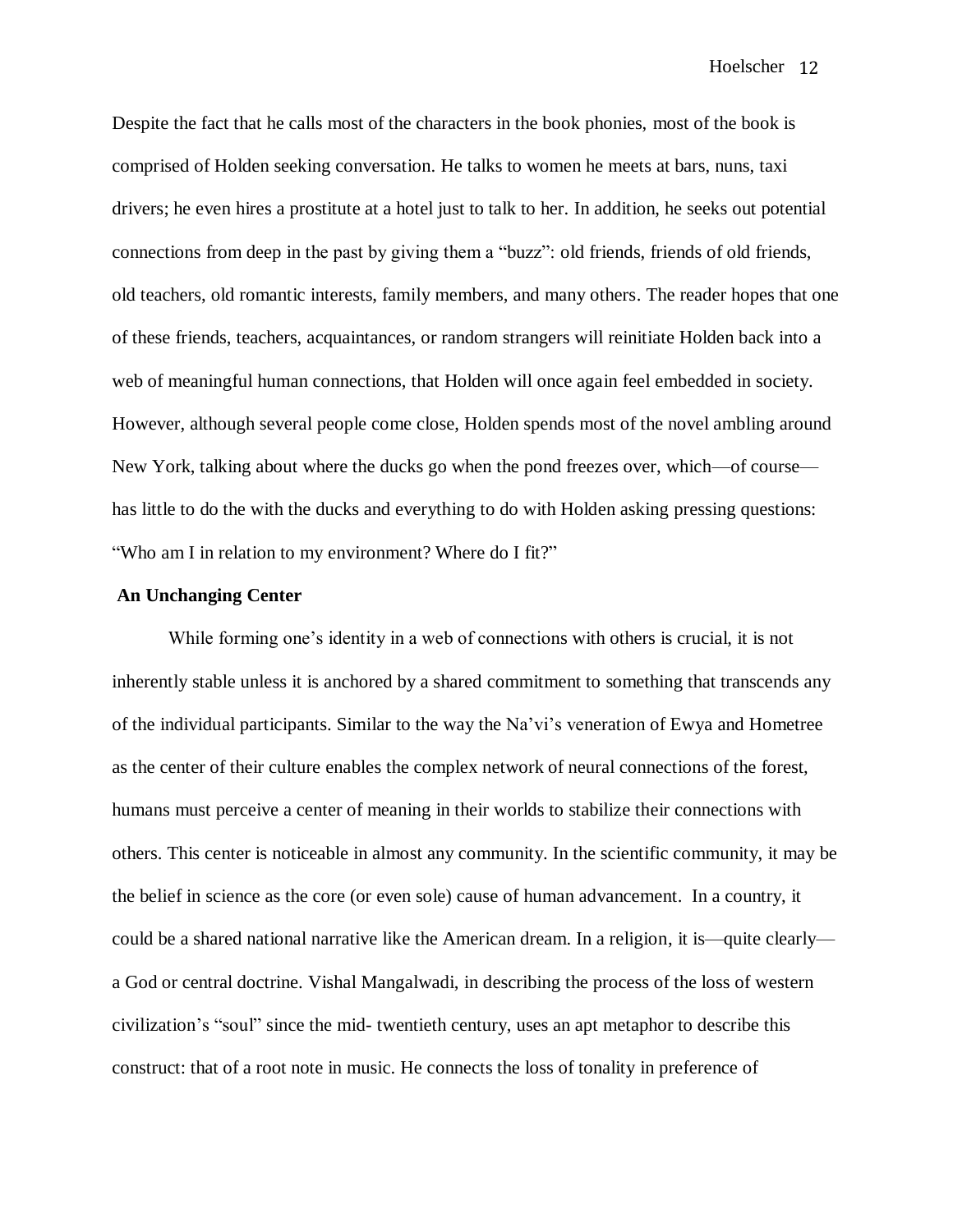experimenting with atonality as evidence of a civilization that is "losing its center, its soul" (21). In many compositions, the piece ends on the root note, even after venturing far from it. Every musical question has an answer. Even in cases when the composition remains unresolved, the listeners can only appreciate the unresolved quality because they remember the root or tonic note in their mind. As Mangwaldi notes, "it is the tonal center to which all other tones are related"  $(20).$ 

A center is something that people love and want others to love as well; they perceive it as unchanging; they see it as worth sacrificing for; they define themselves in relationship to it, and they keep coming back to it because it provides humans with a sense of belonging in the world. For these reasons, it should come as no surprise that both Avery and Holden long for this construct because it is deeply human to do so.

Avery, being older and more developmentally sophisticated than Holden, has a wellestablished and articulated center: the narrative worlds and culture of classic film, especially "real" film on celluloid, which he perceives as being inextricably linked with this culture. He expresses a deep love for film (Baker 13). He defines himself in relation to it, even going so far as to claim that movies are his life, and he expresses significant disappointment when the other characters do not share this passion (Baker 89). Although Avery is anxious in nearly every other type of interaction, whenever he talks about film, his sense of self and agency deepen, as one at home in one's domain. Finally, he is willing to make sacrifices to preserve its integrity. When he finds out that his boss, Steve, might sell the theater to a larger company who will switch to digital film, he says he might have to quit (Baker 111). He even pens a letter of defense to convince Steve not to switch to digital and in act two, scene five reads the carefully articulated argument to Sam (Baker 140-142). Although unable to describe why the letter resonates with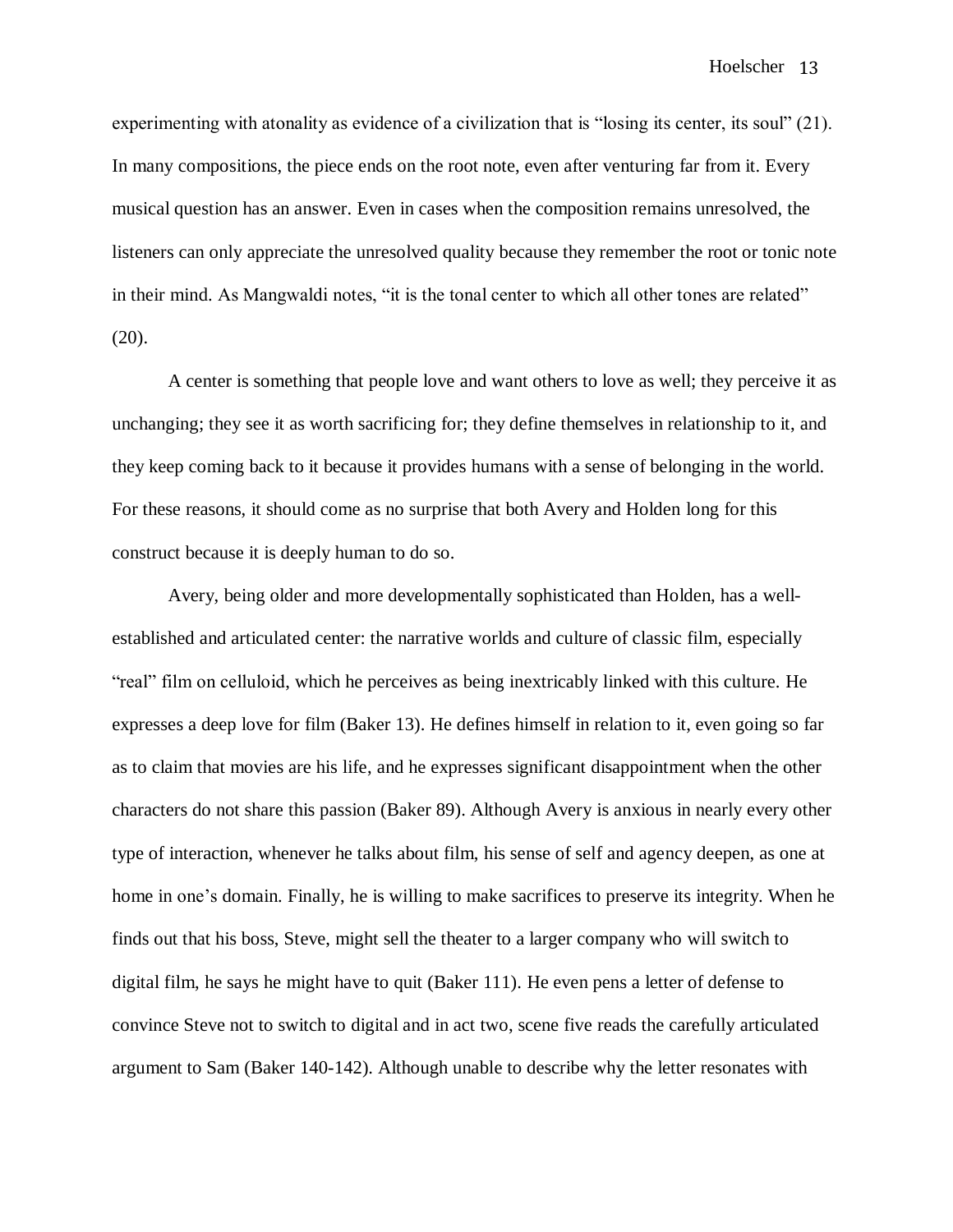him, Sam recognizes his shared humanity with Avery in this defense, not because he is convinced by the argument, but because he knows intuitively how important it is for humans to find and maintain a center (Baker 142).

Holden, on the other hand, being a bit younger and less developed, has more trouble articulating his center and, therefore, it is slightly more difficult for the reader to detect. Rather, the meandering digressions of his thought suggest that, in a world he perceives to be inauthentic, he is still searching for a true center, a fundamental truth about the world by which he can define himself (whether or not his search is genuine is to be discussed later). Holden's process is similar to how the Turkish novelist Orhan Pamuk describes the process of reading or writing a novel. Pamuk writes that the main reason humans read and write novels is to discover their centers of meaning, mirroring and feeding into the way humans seek out the meaning of life. Even though they may enter into the reading or writing process unaware of what they are searching for, they know that "each tree in the landscape—each person, object, event, anecdote, image, recollection, bit of information, and leap in time—has been placed there to point to the deeper meaning, the secret center that lies somewhere beneath the surface" (154). Even though Holden is not a novelist, he is investigating his life story like a novelist or novel reader would. In every concrete detail he stumbles upon, in every interaction, in every person he describes, he appears to be seeking out the center to his life.

Holden's readers begin to sense what his center might be, even if Holden is only partially aware of it, because of the people, places, objects, events, and memories that Holden comes to rest upon in his narrative: Allie's (his deceased brother's) baseball glove, little kids meeting their friends, children's notebooks, etc. Since these touchstones are associated with his childhood, the reader slowly recognizes Holden's romanticized childhood as his center. There are certain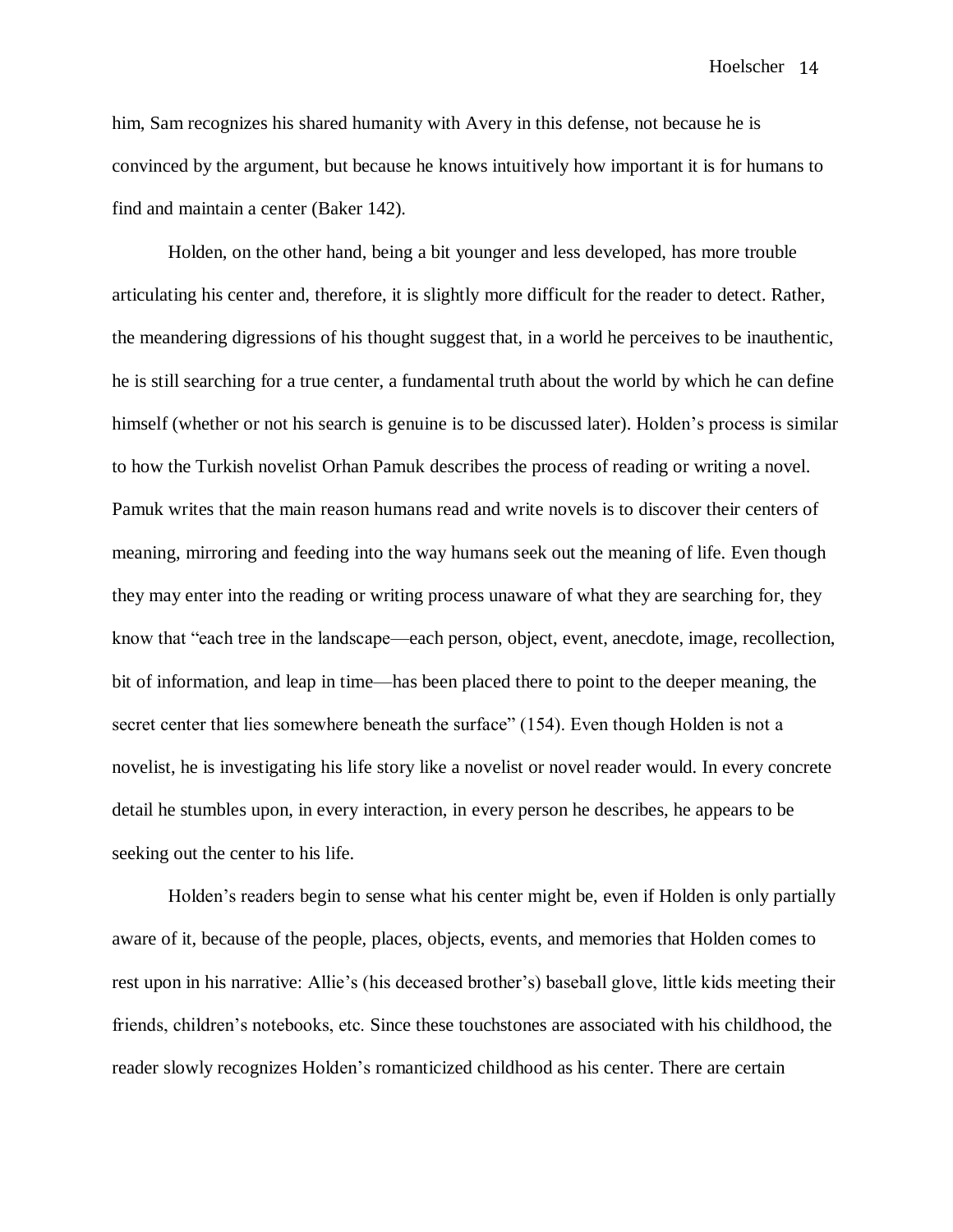touchstones that he keeps returning to, spending more words assuring his audience of their purity, authenticity, and worth. He does this because these touchstones are more concrete assurances that reinforce the real center that, as Pamuk reminds his readers, lies beneath the surface.

One of these touchstones is Holden's memory of Jane Gallagher. He often returns to memories of her when he is depressed or lonesome, reflecting on the pure joy of her presence. He especially wants to convince the audience to love this memory too, specifically inserting the reader into his narrative to do so:

> "We'd get into a goddam movie or something, and right away we'd start holding hands, and we wouldn't quit until the movie was over. And without changing the position or making a big deal out of it. You never even worried, with Jane, whether your hand was sweaty or not. All you knew was, you were happy. You really were." (Salinger 103)

It is obvious that Holden feels comfortable and at home in the world in this memory. He understands himself and where he fits, similar to the way Avery feels his sense of self and agency deepen when he talks about movies.

Another touchstone that he expounds upon is his memory of the Natural History Museum, which he visited almost every Saturday in his childhood. He describes this place with great admiration. Even though he starts by simply describing his experience (the kids he went with, what they would do to annoy the teacher, how everything looked), he eventually begins to home in on what the museum really means to him:

> The best thing, though, in that museum was that everything always stayed right where it was. Nobody'd move. You could go there a hundred thousand times, and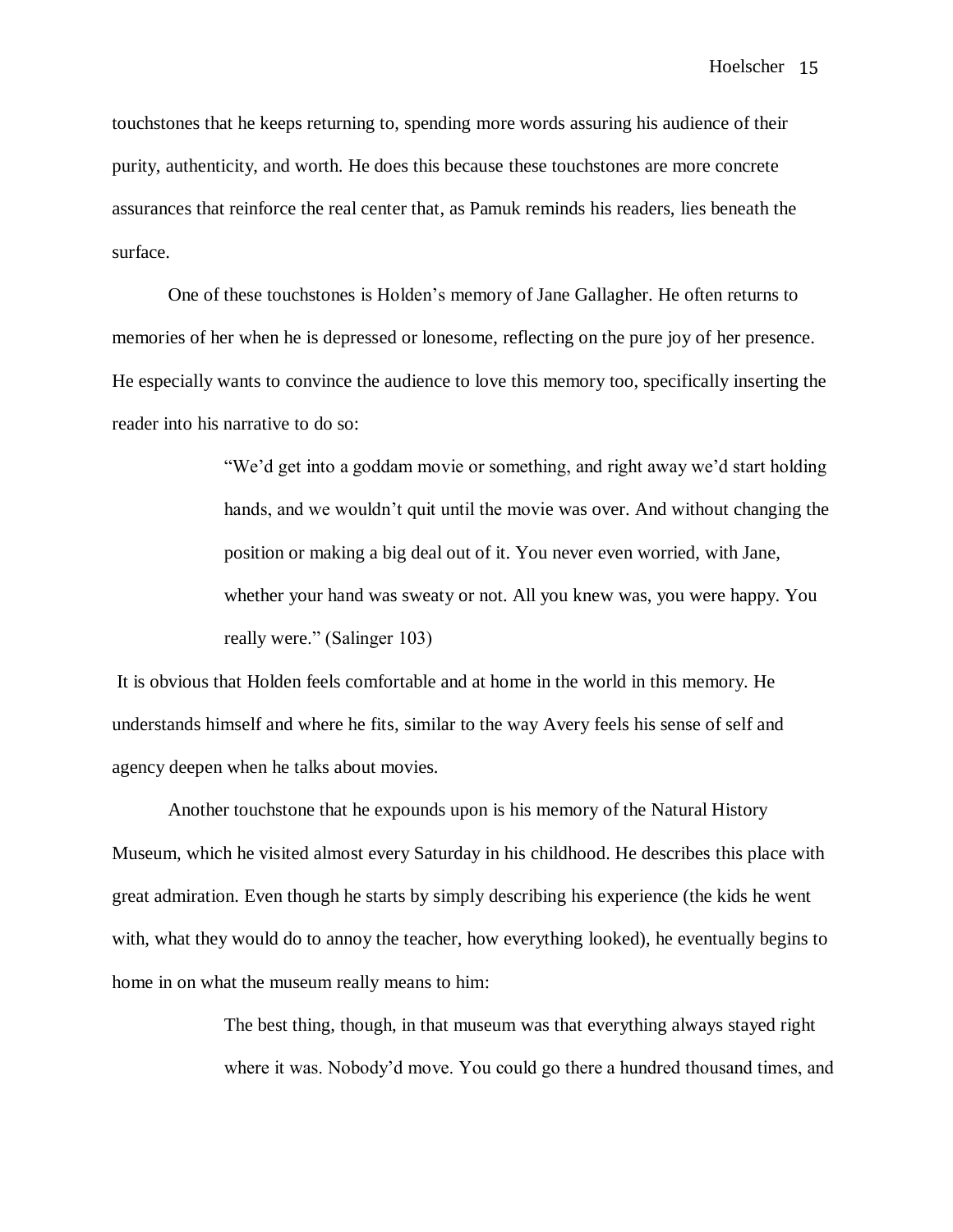that Eskimo would still be just finished catching those two fish, the birds would still be on their way south, the deers would still be drinking out of that water hole, with their pretty antlers and their pretty skinny legs, and that squaw with the naked bosom would still be weaving the same blanket. Nobody'd be different. The only thing that would be different would be *you.* (Salinger 157-158)

From this description, it is clear that what Holden loves most about the museum is its unchanging nature. He portrays his own identity as unstable, and it is clear that he only understands himself in relation to this memory of his childhood. The museum represents for Holden the idea that, even in a world of rapid change, certain elements of the past can be preserved. He can carry them with him into his future to help shape his view of himself and discover where he belongs.

As a testament to the idea of an unchanging center, he makes this final claim to conclude his discussion about the Natural History Museum: "Certain things they should just stay the way they are. You ought to be able to stick them in one of those big glass cases and just leave them alone" (Salinger 158).

#### **Instability and its Effects**

However, the instability inherent in Avery's and Holden's personal lives and worlds makes these two longings increasingly difficult to fulfill. In *The Catcher in the Rye,* Holden's brother Allie dies, and he does not cope with the loss well. He flunks out of various prep schools, so he never develops a consistent circle of friends or teachers. His other brother D.B. moves out to Hollywood to pursue a career in screenwriting. In *The Flick*, Avery's mother leaves his father because of an old high school sweetheart she reconnected with on Facebook. His best friend at college also transfers to another school by the end of his freshman year.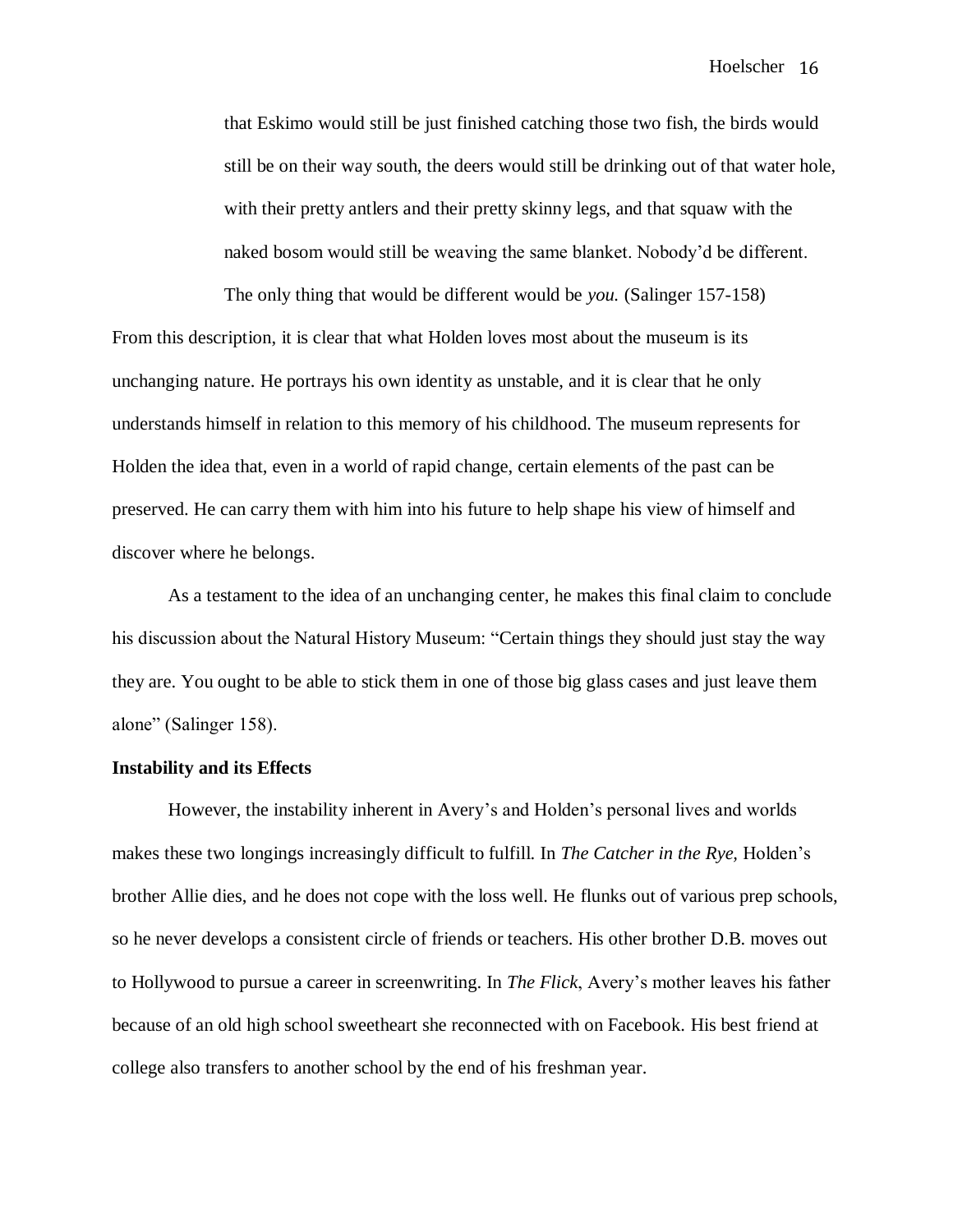In addition, they both react negatively to the more recent changes in modes of artistic expression. Holden is disgusted that movies are gaining popularity over books as a storytelling medium. Avery finds it morally repugnant that the world is switching from "real" film to digital. Of course, because of its association with his center (his preference for classic movies from the past), this type of change features more prominently in *The Flick*.

Furthermore, since they are both on the metaphorical edge of adulthood, they have a lot of changes to consider, and they do not have much time to defer making decisions concerning those changes. How are they going to make money? Where are they going to live once they leave home? Should they ever leave home? How will they handle romantic relationships and intimacy? These questions overwhelm them, as they have not yet developed an identity by which they can navigate any of these complex, unstable terrains. Although this is an important factor in *The Flick*, it is especially integral to Holden's character. Since Holden's center is his romanticized childhood, he feels as if the world's rapid change is pushing him over the edge into an adult life he is unprepared for. As suggested by the "edge" terminology, this instability is explored symbolically through the metaphor of falling. As the title of the novel suggests, Holden wants to be the catcher in the rye, keeping an eye on children in perpetual play to ensure they do not fall off the edge into their adult life (Salinger 173). Most importantly, he wants to keep the children naïve of the inherent instability proven by the possibility of falling, the haunting realization that there are cliffs hidden in the underbrush that could interrupt the well-defined games of childhood at any moment.

Finally, in *The Flick*, there is a general narrative instability at work. These characters do not have any pre-defined roles that place their interactions in a set relational structure. Instead, most of the play is comprised of the characters stumbling through interactions to learn how they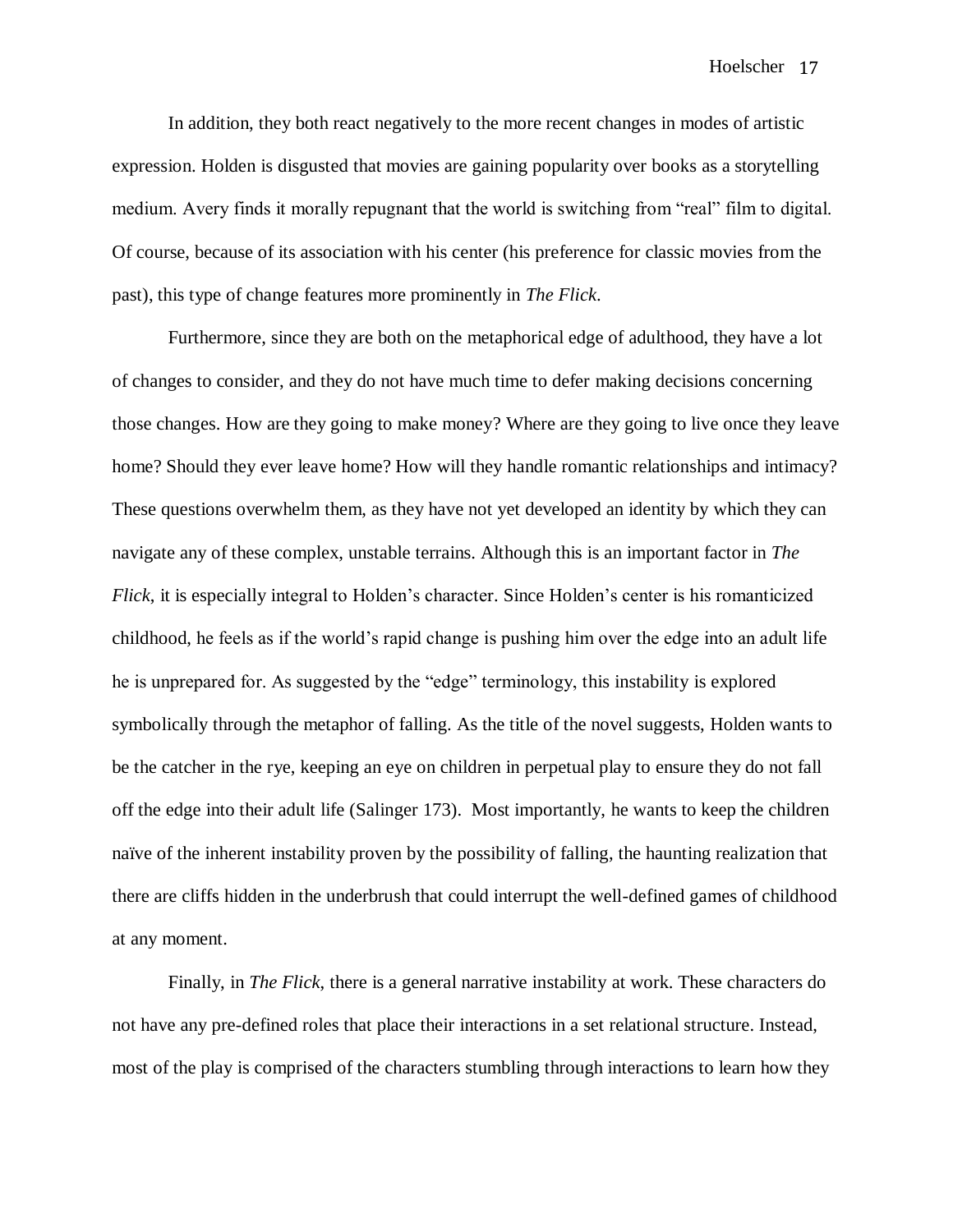can and cannot relate to one another. The repeated elements include breaches of trust, premature self-disclosure, frequent retreats from difficult conversations, and—most notably—long, uncomfortable silences as the characters process what they see and hear along with the audience. The lines of this play do not reflect Baker's careful crafting of a fixed narrative with a fixed meaning, but rather a careful attention to reflect the natural speech patterns humans use in their unstable attempts to construct meaning with others. This act of "reflecting" is reinforced by the stage set up, as the audience faces a stage consisting of rows of movie theater seats from their own theater seats. Avery recognizes this instability as well, and it causes him great distress.

However, this raises the question: why are these two characters so sensitive to these changes? What allows the other characters in both the play and the novel to handle this instability more easily? One likely reason is a personality trait that both of these characters embody: the orderliness aspect of trait conscientiousness, based on the big five personality dimensions as developed by trait theorists. People high in trait orderliness exhibit more judgment over moral transgressions, lower openness to change (associated with conservatism), and more disgust sensitivity (Peterson 21:01). Overall, people high in this trait want to control their environments so they can understand themselves and their worlds in clean and orderly conceptual categories. Both Holden and Avery fit the description precisely. Avery responds to the shift from film to digital as a moral issue. He is "shit-phobic;" that is, he is scared of others' excrement in both a physical and metaphorical sense (Baker 18). In addition, when the characters in the play are discussing the accuracy of their astrology signs, they emphasize that Avery is indeed "quite a bit of a snob and fairly conservative" (Baker 53). In Holden's case, throughout the entirety of the novel, whenever he reacts to his environment negatively, it is almost always in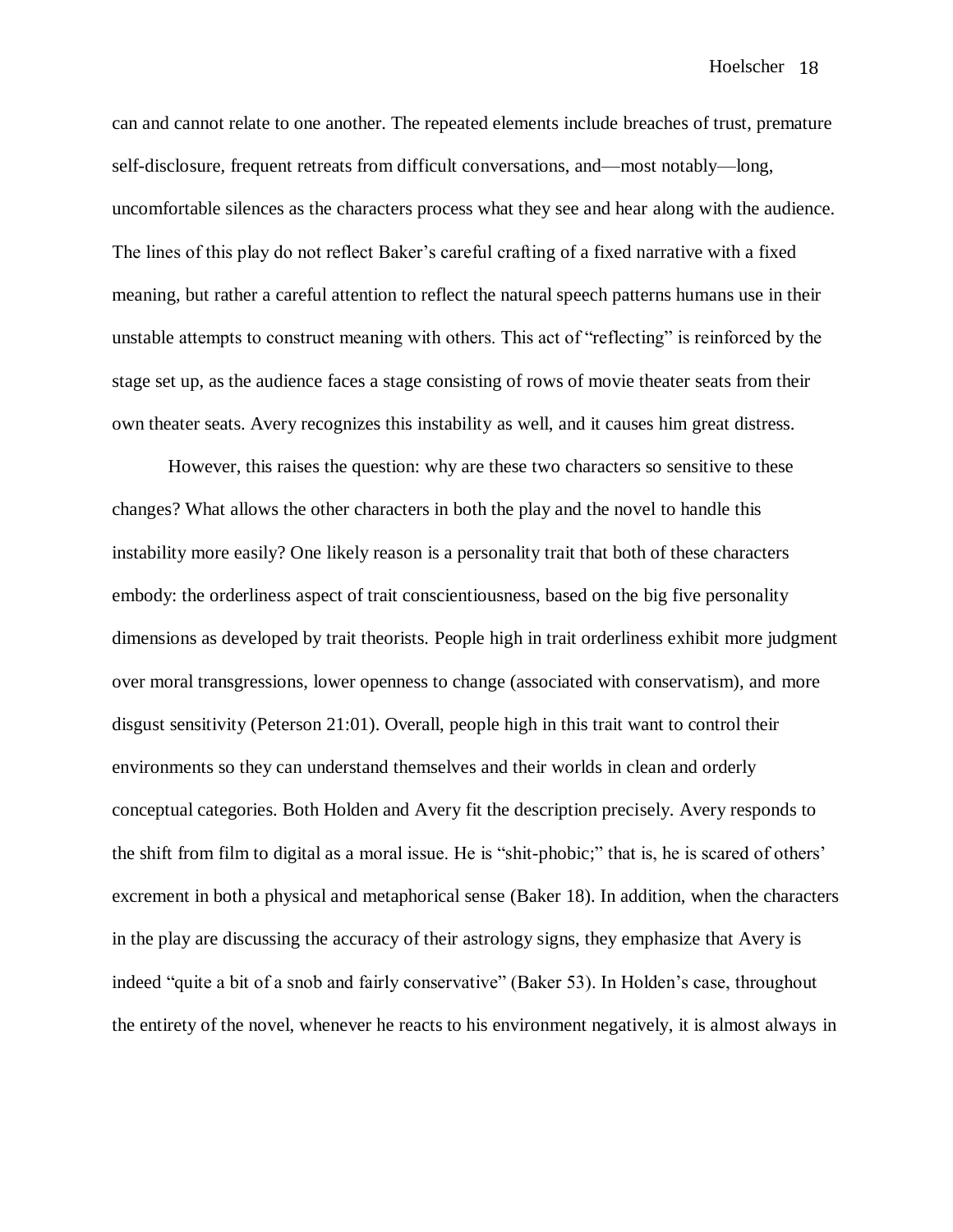terms of moral disgust as he pines for the past in which he perceived reality as more simply ordered.

Because of their sensitivity to change, this instability leads to detrimental effects for both Holden and Avery. Firstly, they come to the conclusion that the centers they base their lives on are mere illusions. Avery must face the fact that the whole world is moving on without "real" film and that, like Rose says, everything will be digital in six months (Baker 88). In Holden's case, although he attempts to keep it hidden from his readers and himself, there are indications that he recognizes the falseness of his center in his avoidance of its associated touchstone reminders. For instance, after walking through the park as he reminisces about the Museum of Natural History, he does not go inside once he reaches its doors, saying, "When I got to the museum, I wouldn't have gone inside for a million bucks" (Salinger 159). Furthermore, even though he frequently wishes to call Jane and reconnect with her, he never follows through, telling his readers that he is simply not "in the mood" (Salinger 82). Why does he avoid coming into contact with these touchstones? Firstly, it is because he recognizes they might have changed, the Museum of Natural History may have been renovated since he was a kid, and Jane has certainly grown older; she is not the sweet, innocent, perfect girl he remembers. More importantly, though, he avoids coming into contact with them because seeing them again would ruin the magic of his childhood perceptions. In this way, once again, Holden is acting as a novelist of his own life. Pamuk, who owns a museum based on his novel *The Museum of Innocence*, explains that while real museums can preserve objects, people read and write novels because "novels preserve our encounters with those objects—that is, our perception of them" (136). He wants to preserve their memory uncorrupted so he can continue to reinforce their authenticity and stability.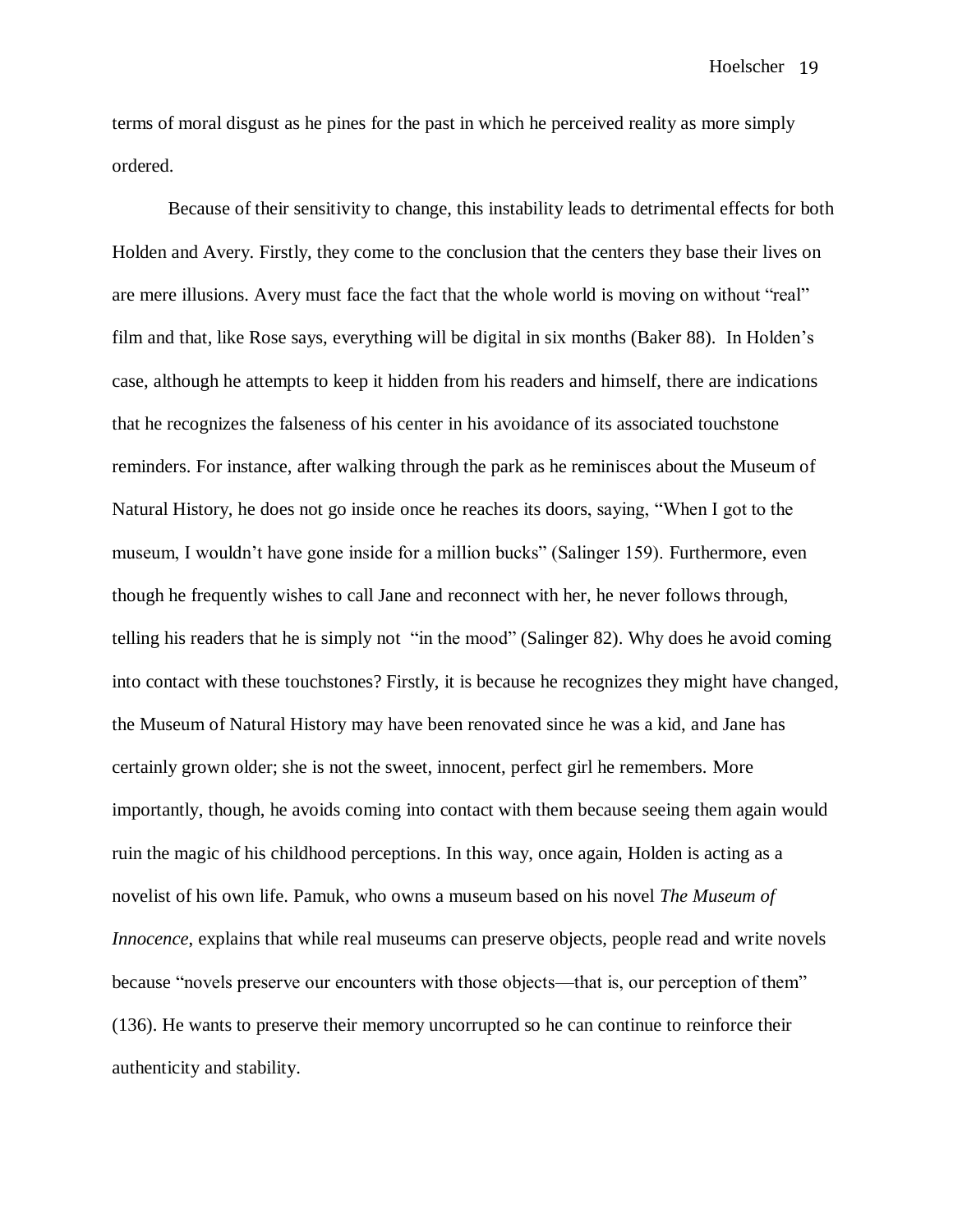Secondly, this instability has another detrimental effect on Holden and Avery: they begin to alienate themselves from the environments and people that could help restore them. In Holden's case, he alienates himself from the people, systems, and institutions associated with the adult world. While his critiques of these people and structures are sometimes well founded, he is overly critical in many situations, dismissing them as "phony" for engaging in or enabling necessary adult behavior. For instance, he calls his brother a "prostitute" for moving to Hollywood to write screenplays, but perhaps his brother is just making a responsible, adult decision to find gainful employment (Salinger 4). Holden's old teacher, Antolini, highlights the damning nature of this alienation when he expresses his concern for Holden:

> This fall I think you're riding for—it's a special kind of fall, a horrible kind. The man falling isn't permitted to feel or hear himself hit bottom. He just keeps falling and falling. The whole arrangement's designed for men who, at some time or other in their lives, were looking for something their own environment couldn't supply them with. Or they thought their own environment couldn't supply them with. (Salinger 243-244)

Everyone must fall into the instability of adult life. However, since Holden simultaneously feels hopelessly alienated from his environment, he has no people or larger structures to help him find a foothold and is, therefore, in danger of permanent instability.

Avery experiences a similar alienation, especially when Rose and Sam let him take the fall when their new employer finds out about dinner money and thinks Avery is the only thief. In this situation, Sam and Rose switch roles to take advantage of him. Even though in the beginning, they used race identity politics to bond them together against Steve. At the end, they use class identity politics to place Avery in the out-group, since he comes from a fairly well to do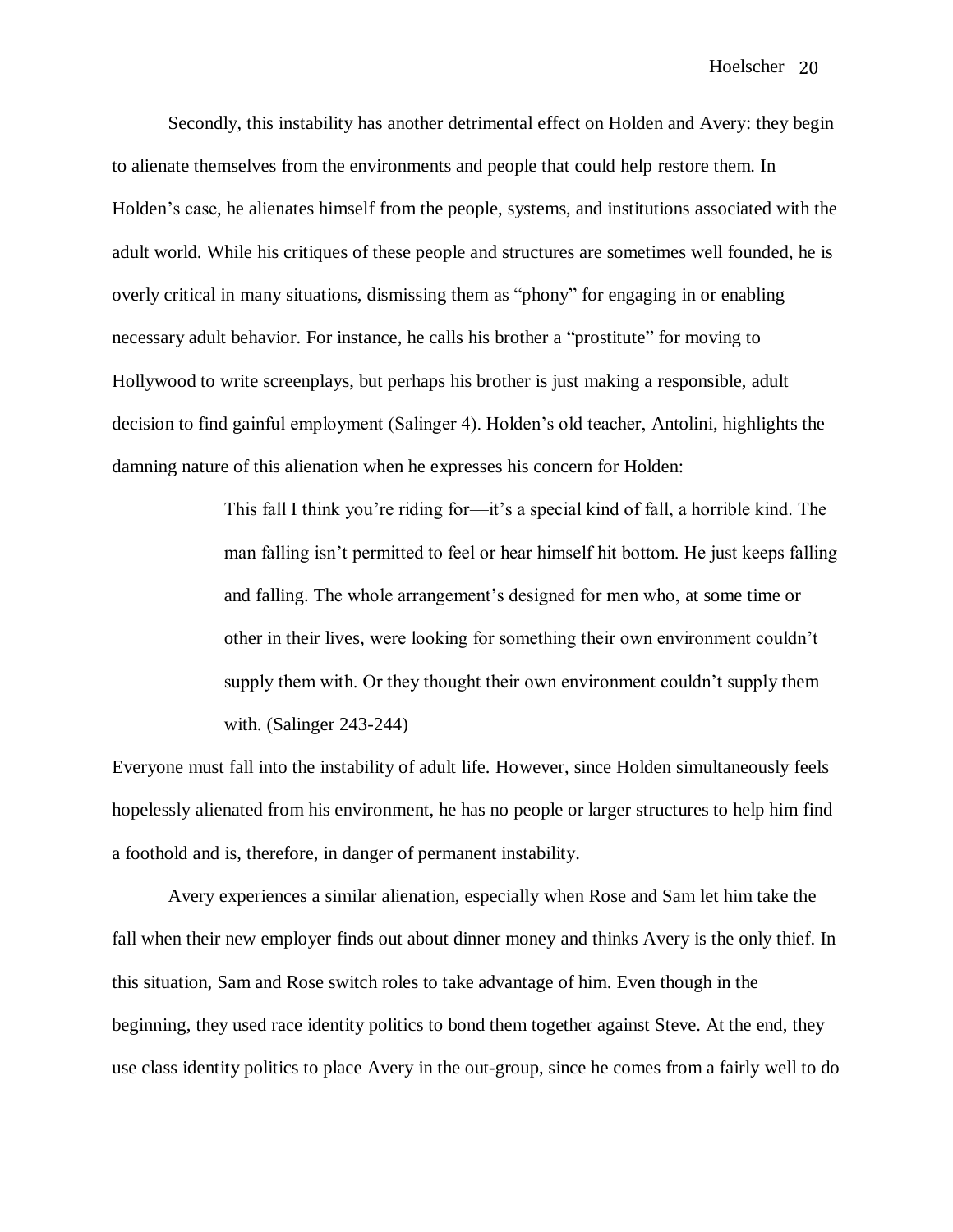family. They say that, since he does not need the money, he should just take the blame. Not surprisingly, Avery feels betrayed. In response, he quotes Jules's famous Ezekiel 25:17 speech from *Pulp Fiction*, embodying the character to the best of his ability. This speech, which begins "The path of the righteous man is beset on all sides by the inequities of the selfish and the tyranny of evil men," manifests Avery and Jules's shared pessimistic and individualistic worldview onto the events of the play. Later on, when he comes back to retrieve the old film projector, it becomes clear that using *Pulp Fiction* to interpret the events of his life up to this point has alienated him from the people and environments that could help restore him. He says, "clearly I'm putting too much faith in stuff" (Baker 172). Later, he concludes that he should not put so much faith in other people (Baker 174).

These effects put both Holden and Avery in an extremely difficult predicament. They realize that their ways of understanding the world are simplistic. The centers of meaning and identity in their lives have been revealed to be false. However, since they simultaneously lose faith in others and the larger structures that could help them find a new defining place based on a shared commitment to a new, more authentic center, their identities become unstable and fragmented. In this process, they resort to various coping strategies to negotiate their complex, multi-faceted worlds. These coping strategies, like the two fundamental longings (a defining place based on an unchanging center) and the complication (instability and its effects), can be derived from the two films that feature prominently in *The Flick*: *Avatar* and *Pulp Fiction*. They can be framed in three questions that both characters must ask themselves throughout the novel and the play: Do I get into character? Do I defend Hometree? Do I walk the earth forever? **Do I Get into Character?**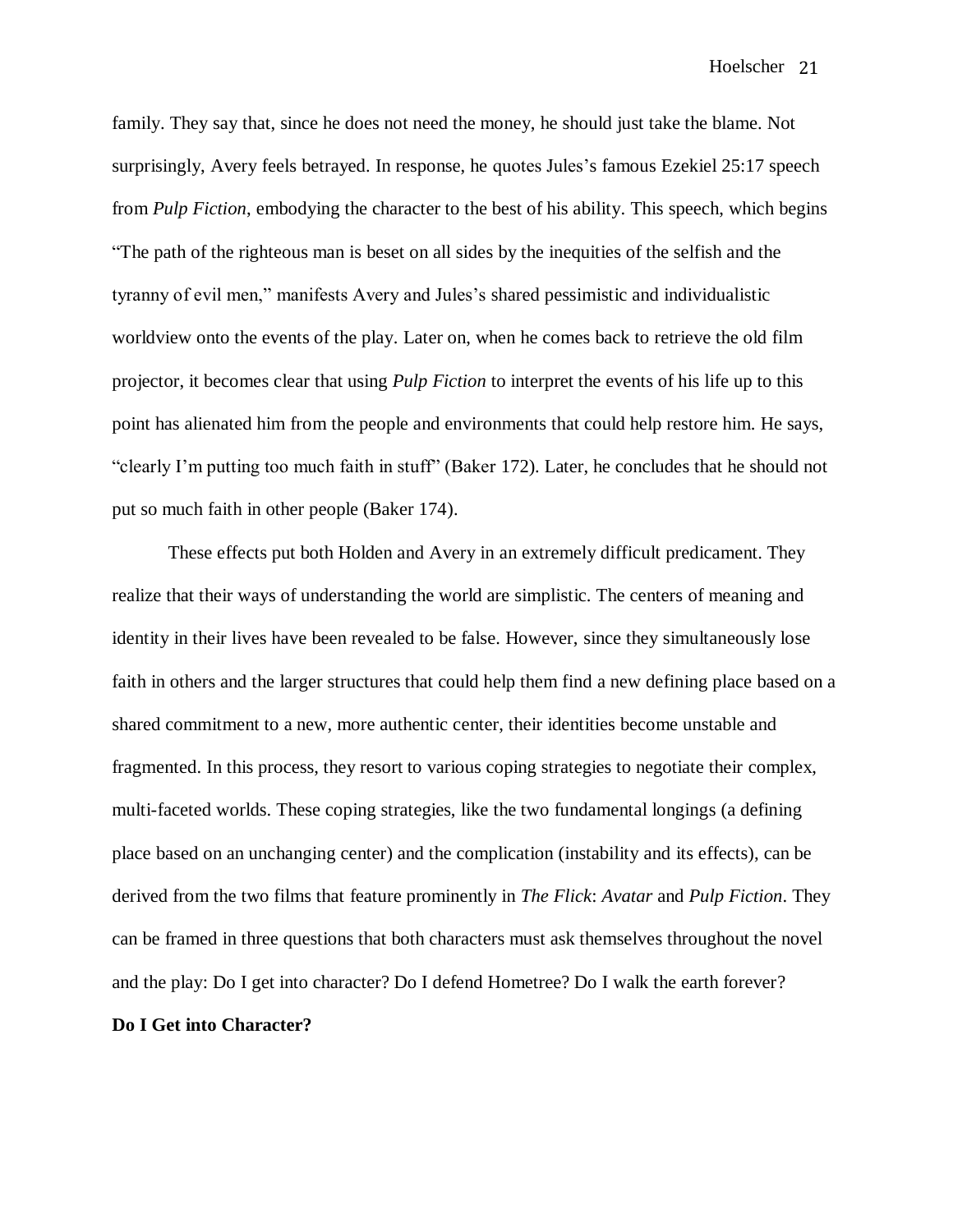In *Pulp Fiction,* Jules and Vincent are introduced as they are driving to retrieve their boss Marcellus Wallace's briefcase from some young men who betrayed Marcellus's trust. The lead up to their entry into the young men's apartment highlights how they treat their job like a performance. Before they enter the room, they pause. It is not time for the performance yet. Then, right after Jules concedes to Vincent in an absurd argument about the sexual undertones of foot rubs, Jules says calmly, "Come on, let's get into character" (Tarantino). They manage the transition with ease. When they enter, they embody the roles of loyal and intimidating hit men expertly. Jules uses his role to intimidate the young men and ensure that he and Vincent have the power in every interaction. Because of this, the duo is able to get exactly what they need (the briefcase), while also instilling fear into anyone who might be tempted to double cross them or Marcellus Wallace in the future.

Similarly, Avery and Holden both take on various roles and notice how others take on roles around them. Because Avery's and Holden's worlds change too quickly for them to adapt meaningfully, their identities fragment. However, they still need to find some way to relate with others and external realities to receive the relational and physical resources they need and gain a sense of belonging. As they see others using multiple identities successfully to either manipulate situations for personal gain or as a tool to negotiate external reality, they choose to "get into character" themselves; even though it conflicts with their articulated valuing of authenticity, they see no other alternative.

Holden first reveals that he employs this strategy frequently by admitting his tendency to lie and engage in what he refers to as "horseplay" (Salinger 22). Before he describes a scene with Ackley in which he acts like a child searching for his mother in the dark, he says, "I horse around quite a lot, just to keep from getting bored" (Salinger 29). Then, he makes his role-playing more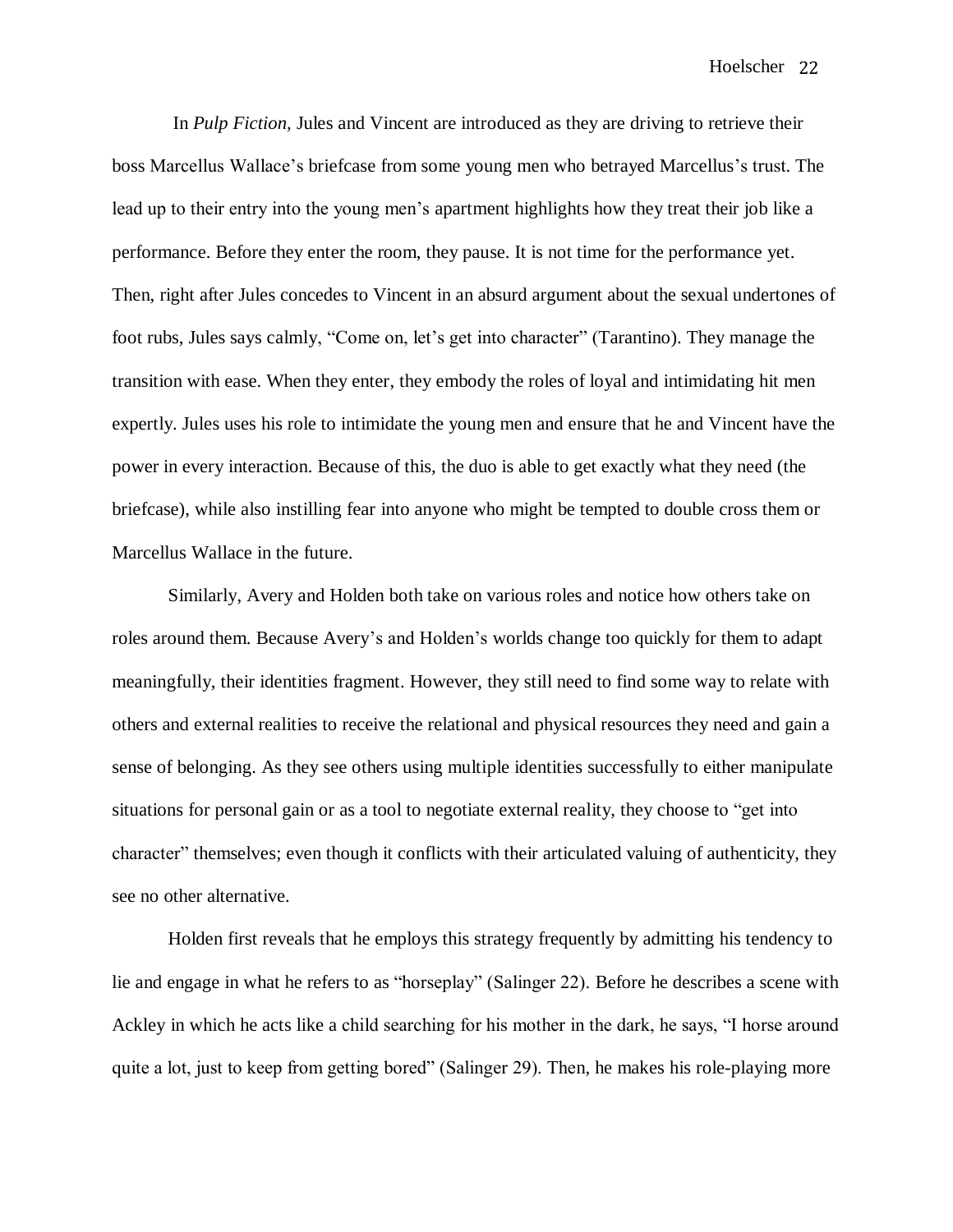explicit in the next scene with his roommate Stradlater, when he describes how he began tap dancing out of boredom. He writes, "I started imitating one of those guys in the movies. In one of those musicals. I hate the movies like poison, but I get a bang out of imitating them. Old Stradlater watched me in the mirror while he was shaving. All I need's an audience. I'm an exhibitionist" (Salinger 38).

Although Holden acts as if he only uses these roles only in jest, in reality he also uses them as a tool to negotiate the complex and multi-faceted world of adulthood. Since he has not yet developed an integrated sense of self by which to navigate adult interactions in a way that others would accept, he resorts to taking on various adult roles to help him. For example, he feigns age, purposely lowering his voice on the phone, to convince Faith Cavendish to get cocktails with him (Salinger 83). He feigns age to convince some older women to dance with him, despite their knowing giggles (Salinger 91-92). He pretends he is a man named Jim Steele when he hires a prostitute, who he ultimately only hires as a conversation partner (Salinger 123). In fact, sometimes he cannot stop once he starts. For example, after stepping into a character he calls "Rudolph Schmidt" to connect with a middle-aged mother on a train, he tries to recover from the deception: "Then I started reading this timetable I had in my pocket. Just to stop lying. Once I get started, I can go on for hours if I feel like it. No kidding. *Hours*" (Salinger 76). He cannot stop because, it is only while presenting an adult self to others that he can entertain the hope that others will affirm that inauthentic self and provide him a meaningful place to belong.

However, as the novel progresses, he becomes more frustrated with his role-playing because the characters he embodies do not enable him to receive the relational resources he needs. He does not find someone who will truly listen to him and affirm his identity. No one initiates him into a meaningful web of connections. Instead, his sense of self becomes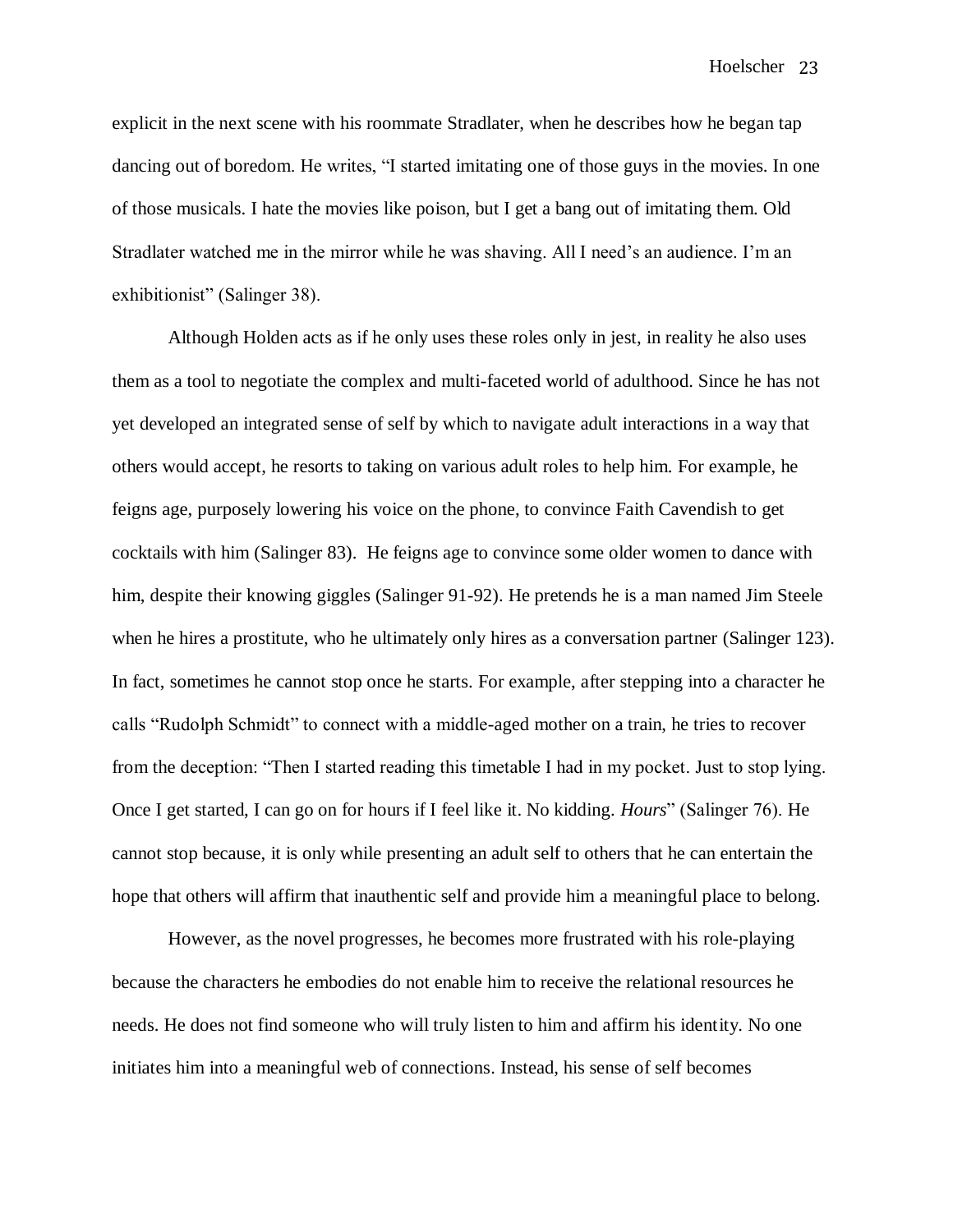increasingly fragmented, and it is more difficult for him to distinguish his true self from the roles he plays. For instance, when he frantically explains to Sally Hayes his plan to run away with her and live in a cabin in the woods, she is not receptive. As he rambles about the inauthenticity of the world, she does not share or affirm his interpretations. At the end of this interaction, he reflects that he regrets asking and does not know why he asked her to run away with him, while simultaneously acknowledging that he was sincere when he asked: "The terrible part, though, is that I *meant* it when I asked her. That's the terrible part. I swear to God I'm a madman" (Salinger 174).

Although Avery is more aware than Holden of his distaste for roleplaying, he ultimately realizes that he cannot avoid it, because it stems from and leads to a fragmented and elusive sense of self. In fact, when Rose asks Avery why he is depressed, he answers with the following:

> Um. Because everything is horrible? And sad? And the answer to every terrible situation always seems to be like, Be Yourself, but I have no idea what that fucking means. Who's myself? Apparently there's some like amazing awesome person deep down inside of me or something? I have no idea who that guy is. I'm always faking it. And it looks to me like everyone else is faking it too. Like everyone is acting out some like stereotype of like…of like…exactly…who you'd think they'd be. (Baker 99-100)

Like Holden, Avery is not able to create an integrated sense of self by which to respond to his complex environment; he must take on roles to do so. However, in *The Flick*, Rose introduces a new dimension of roleplaying when she asks, "When you were like…when you were going off about how everyone is so fake. Were you faking it then" (Baker 101)? Avery has a difficult time responding. He answers reflectively, "I mean yes and no. It's hard to tell, I guess" (Baker 101).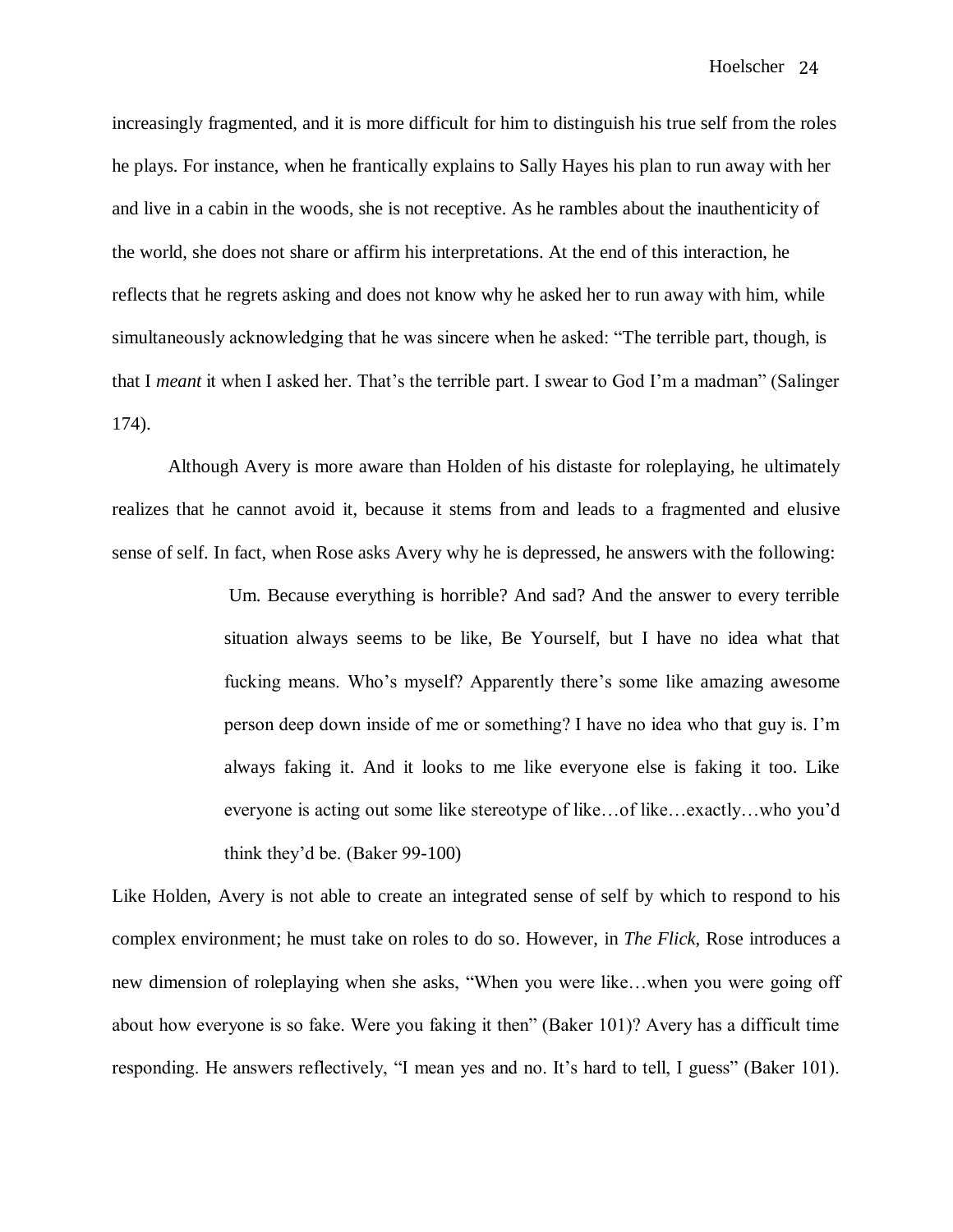This exchange demonstrates an important truth: even calling out everyone's roleplaying can be a role in and of itself, a way to avoid the challenging task of developing an integrated identity to negotiate the complex interactions of life.

This role is the one that Holden takes on with those who encounter his narrative. "All I need's an audience," he says, and even as other people fail to listen to and understand him, readers keep reading. In this role, Holden pretends that he is the sole repository of truth in an artificial world. He blames his inability to cope with adulthood on his unwillingness to sacrifice his authenticity like others. In fact, in the narrative world his voice creates, he is the most authentic individual in a world that is cold, unfeeling, and superficial. In some ways, the reader can empathize. The adult world (especially compared to the pure, but simplistic world interpreted through a child's eyes) is often cold, unfeeling, and superficial. However, despite the basic truths he is espousing, his overall persona is gradually revealed as misdirection, a way to avoid discussing his inability to develop an integrated adult self that others will accept and his desperate clinging to his romanticized childhood as a result. As others push him over the edge to face the harsh realities of adulthood, where he cannot imagine a place to belong, he retreats to create a sympathetic character in his reader, one who cannot respond in a way that questions his roleplaying as Rose questions Avery.

How can the reader know Holden's persona is merely a role he is playing? For one, Holden's interpretations of the people in his life and the realities of his environment lack the substance of careful thought. He uses hasty generalizations to dismiss individuals based on single actions. He also uses similar generalizations about human nature to dismiss the entire human race: "Sometimes I act a lot older than I am—I really do—but people never notice it. People never notice anything" (Salinger 13). Or, as another example, in describing when the bus driver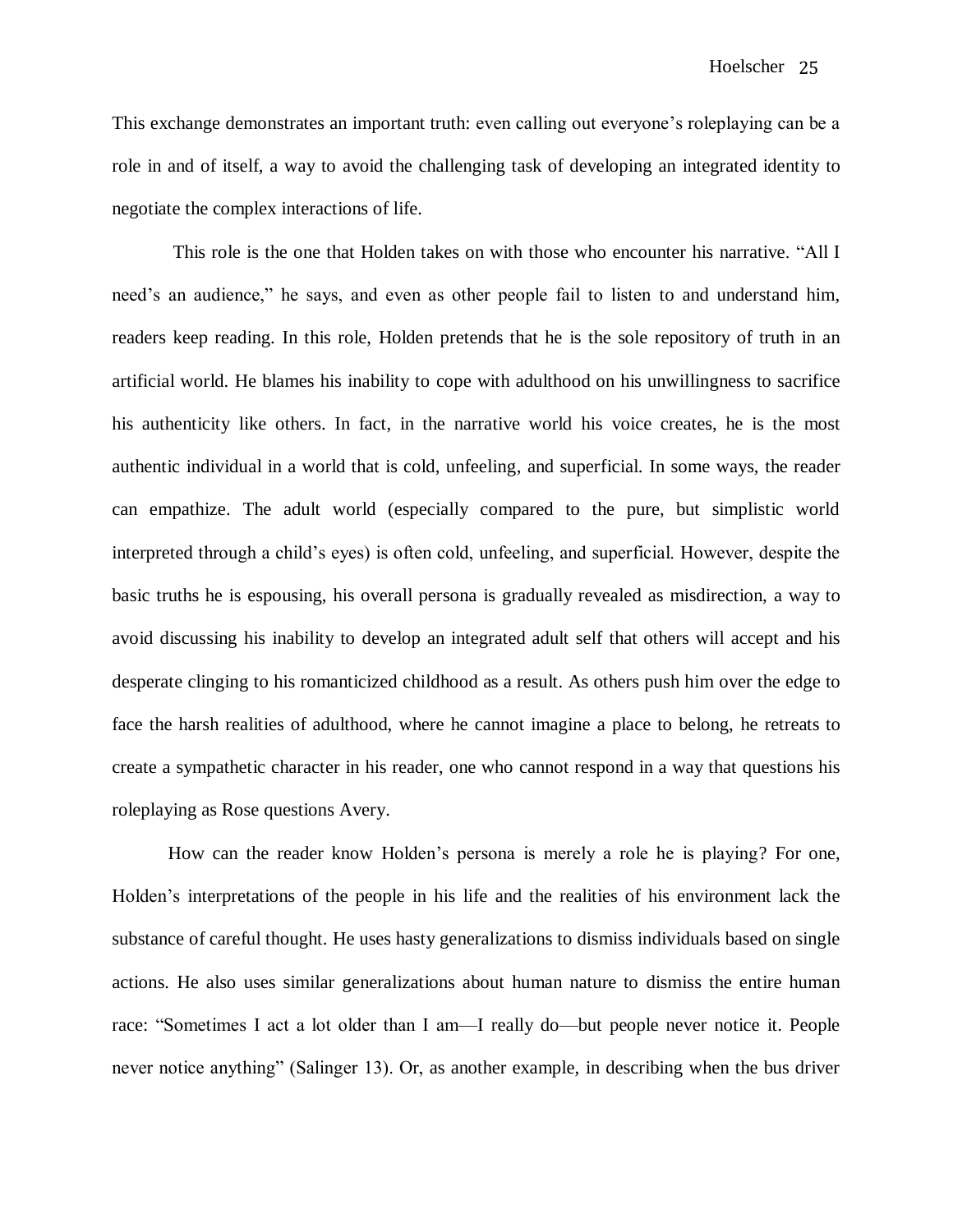made him throw out his snowball, he claims, "I *told* him I wasn't going to chuck it at anybody, but he wouldn't believe me. People never believe you" (Salinger 48). He often suggests that he understands "types" or "kinds" of people or things, but rarely goes on to define those "types" or "kinds" in any meaningful way that is useful or transferrable. Even if he partially believes his own interpretations and arguments, they unravel as his narrative unfolds and, therefore, he must continually produce more empty words and arguments to keep the reader and himself from peeking behind the curtain to confirm his persona as another shallow role.

Like Avery, Holden is not concerned with figuring out what is true or most real. The instability of their worlds has gradually caused these two characters to shut down their search for new sources of meaning in new relationships. They have begun to lose faith in that process. Instead of being the only two people searching for a true center and defining place in their worlds of sellouts and fakers, both Holden and Avery ultimately want to defend what they already know, which is the subject of the next section.

#### **Do I Defend Hometree?**

In *Avatar*, the Na'vi tribe comes together to defend what they call "Hometree," the center of their community and culture. When the humans come to destroy Hometree in order to extract the precious unobtanium deposit beneath, blind to the tree's intrinsic worth, the Na'vi make the sacrificial choice to defend it at all costs, even though they will likely not stand a chance against the humans' war machinery. They believe in what they know so completely that even if they die, they know that they will have died nobly for something of near infinite value.

Of course, this situation is nested within the fantasy world of *Avatar*; in reality, it is not always so clear what is worth defending at such great costs. As Mr. Antolini addresses what he believes to be the core of Holden's issue, he says, "I don't mean to scare you…but I can very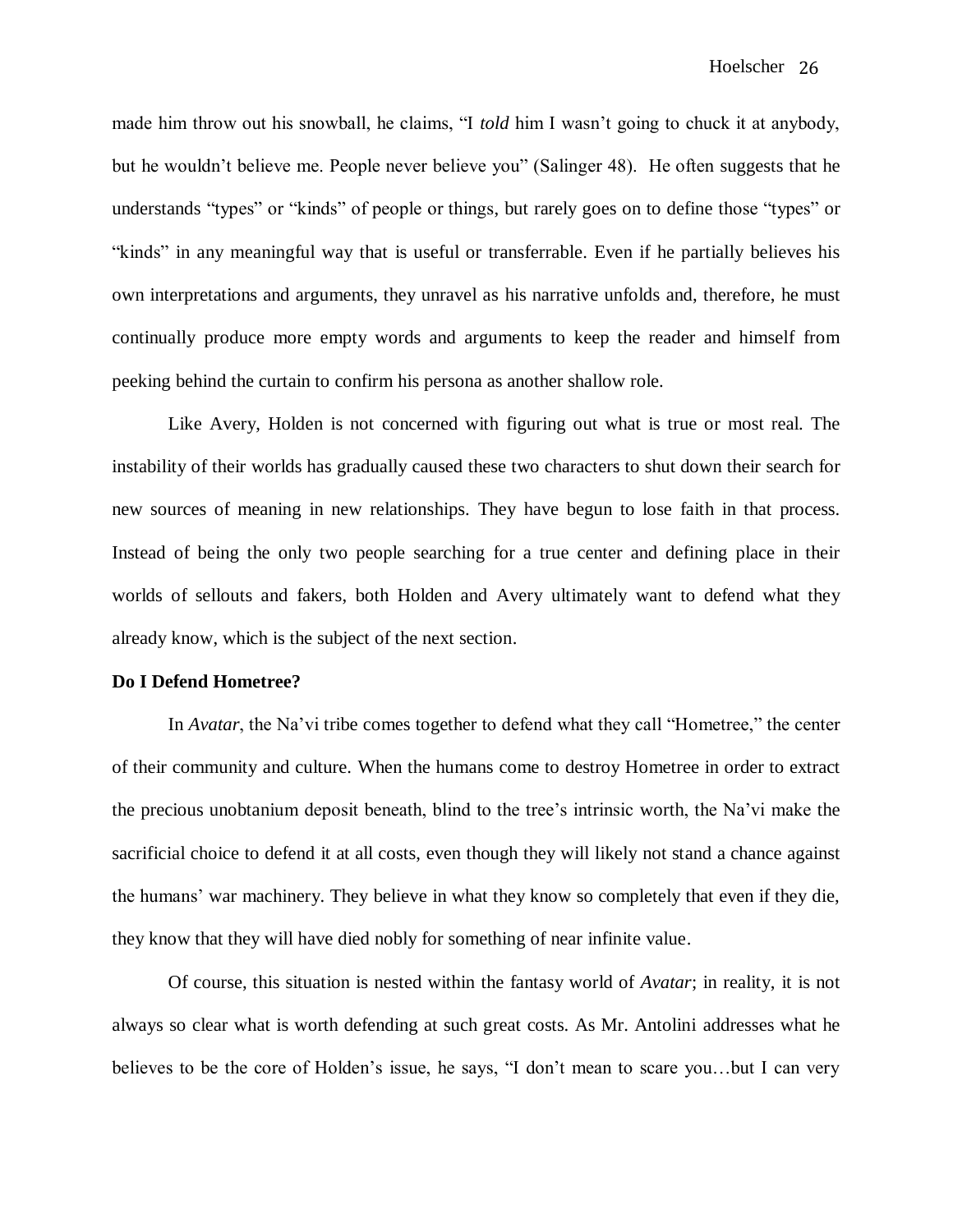clearly see you dying nobly, one way or another, for some highly unworthy cause" (Salinger 244). In many ways, Antolini's caution is applicable to both Holden and Avery, since they are both nobly defending centers that they are coming to know to be false and unsustainable. At first, it may seem preposterous for someone to make great sacrifices for what is known to be false; however, when one considers the predicament in which these two characters find themselves, it becomes clear that they believe their centers are the best, most authentic centers accessible to them. Although they only provide them with a limited view of themselves and their environments, they still help them imagine a subjective world in which they can belong. Since they have begun to lose faith in any larger structure because of the instability they perceive around them, they do not see any other alternative. They defend their centers out of desperation and fear.

Holden's use of this coping strategy is less formal and clear than Avery's defense because, if he tried to defend his romanticized childhood unambiguously, it would become painfully apparent to himself and others that what he values is unworthy of his veneration. However, he still employs this strategy when pressed, often with violence or fierce snaps of unsubstantiated claims. For example, when Stradlater goes on a date with Jane Gallagher, he presses for all the details. When Stradlater refuses to tell him whether or not they had sex, Holden becomes aggressive, tackling him and calling him a moron repeatedly (Salinger 56-59). Just as the Na'vi defend Hometree against the greedy corruption of the humans, Holden seeks to defend his romanticized memory of Jane against the corrupting influence of Stradlater. As another example, when his sister Phoebe presses him to tell her something he likes instead of dwelling on what he hates, he can only produce items associated with childhood. When she presses him further, insinuating that his answers are not substantial enough to move him into his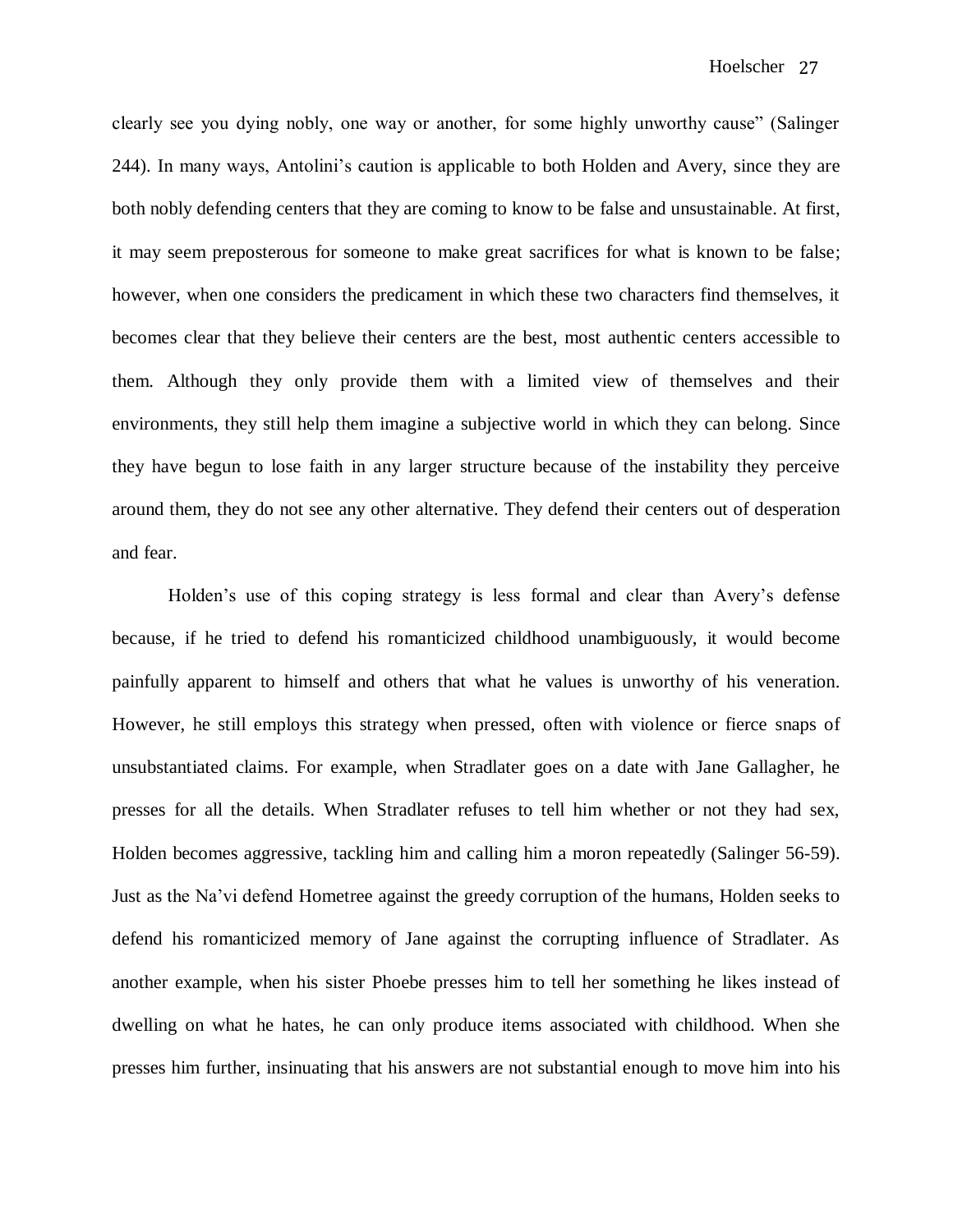future by continually saying, "That isn't anything *really*," he responds in fierce defense: "It is so something *really*! Certainly it is! Why the hell isn't it? People never think anything is anything *really*. I'm getting goddam sick of it" (Salinger 223). Instead of explaining to his sister why his answers are substantive, he resorts to overgeneralizations couched in angry, childish language. He doesn't defend his answers well because he cannot. He defends what he knows to be false; he defends out of desperation and fear.

Avery, on the other hand, is older and more developed. His defenses are highly sophisticated, so he has less of a need to hide behind a role or character. However, like Holden, he still defends what he knows to be false. Even though Rose correctly observes that everything is going digital, when Avery finds out that Steve might sell the theater to those who will transition to digital film, he writes a detailed letter defending his position and reads it to Sam for critique. A portion of the letter is rich with insight into Avery's character:

> Film can express things that computers never will. Film is a series of photographs separated by split seconds of darkness. Film is light and shadow and it is the light and shadow that were there on the day you shot the film...Digital movies—I think the phrase digital film is an oxymoron—are actually just millions of tiny dots. These dots, or pixels cannot express the variation in color and texture that film can… Mr. [Steve] Saranac, projecting a thirty-five-millimeter film digitally is like looking at a postcard of the Mona Lisa instead of the Mona Lisa itself. (Baker 140-141)

Upon a technical analysis, Avery is correct: film is more "real" than digital film; it does, as he says, capture "the light and shadow that were there on the day you shot the film." However, ironically, Avery uses "real" film to escape reality. For example, when discussing his issues with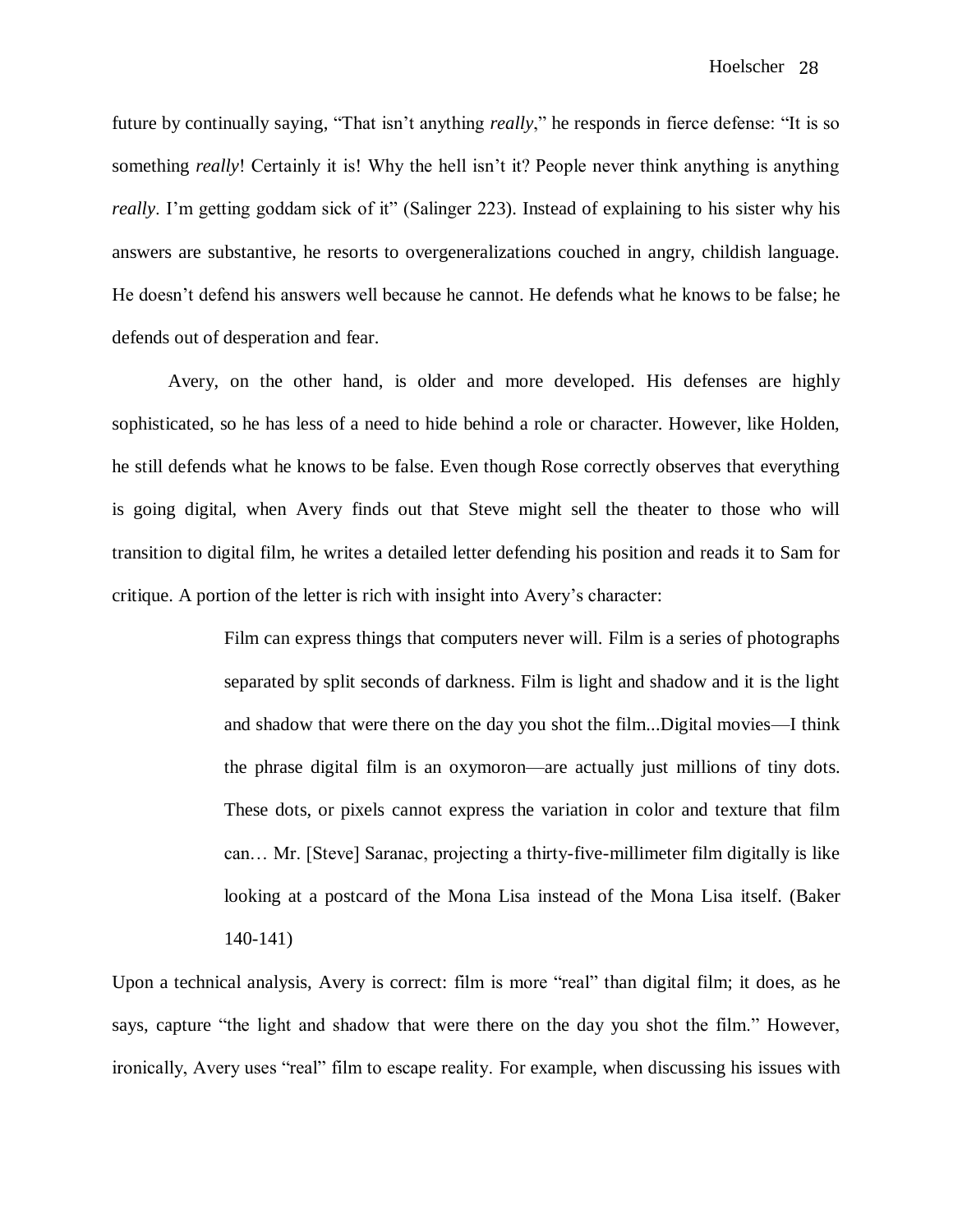physical intimacy, he admits to Rose, "I always just think: I'd rather be watching a movie" (Baker 93). Although he made this admission in response to a specific situation, it accurately captures his response to many other complex, ambiguous interactions in the play. In this way, he is clinging to film out of desperation and fear. Even though he knows it does not capture reality itself, he believes it captures something closer to reality than anything else the world can offer him, especially in a world he perceives to be full of imposters who, "act out stereotypes of...who you'd think they'd be" (Baker 100). Like the Na'vi defend Hometree against the greedy humans, he chooses to defend "real" film against the larger capitalist system that, in focusing on the financial benefits of progress, does not recognize film's intrinsic worth.

Although the way Holden and Avery "defend Hometree" has a deep resonance with the Na'vi's defense of Hometree in *Avatar*, there is one stark difference: In *Avatar,* the defense unites them with others. However, in Holden and Avery's cases, their defense of what they believe to be most true isolates them. It leads them to, perhaps, lose faith in humanity completely, which is the subject of the next section.

#### **Do I Walk the Earth Forever?**

During the last scene of *Pulp Fiction*, Jules and Vincent have a conversation about how they should not have survived a round of bullets shot from point blank range. Jules considers it a miracle, while Vincent calls it a "freak occurrence" (Tarantino). Although Vincent appeals to some sort of objective truth to reach a conclusion they can both agree on, Jules says that he is thinking about this in the wrong way. All that matters, he says, is that he "felt the touch of God" (Tarantino). This use of subjective reasoning makes it impossible for Jules and Vincent to reach any sort of common ground or construct shared meaning from the experience. However, while the debate reaches a standstill, Jules reaches his own resolution. In response to this miracle, he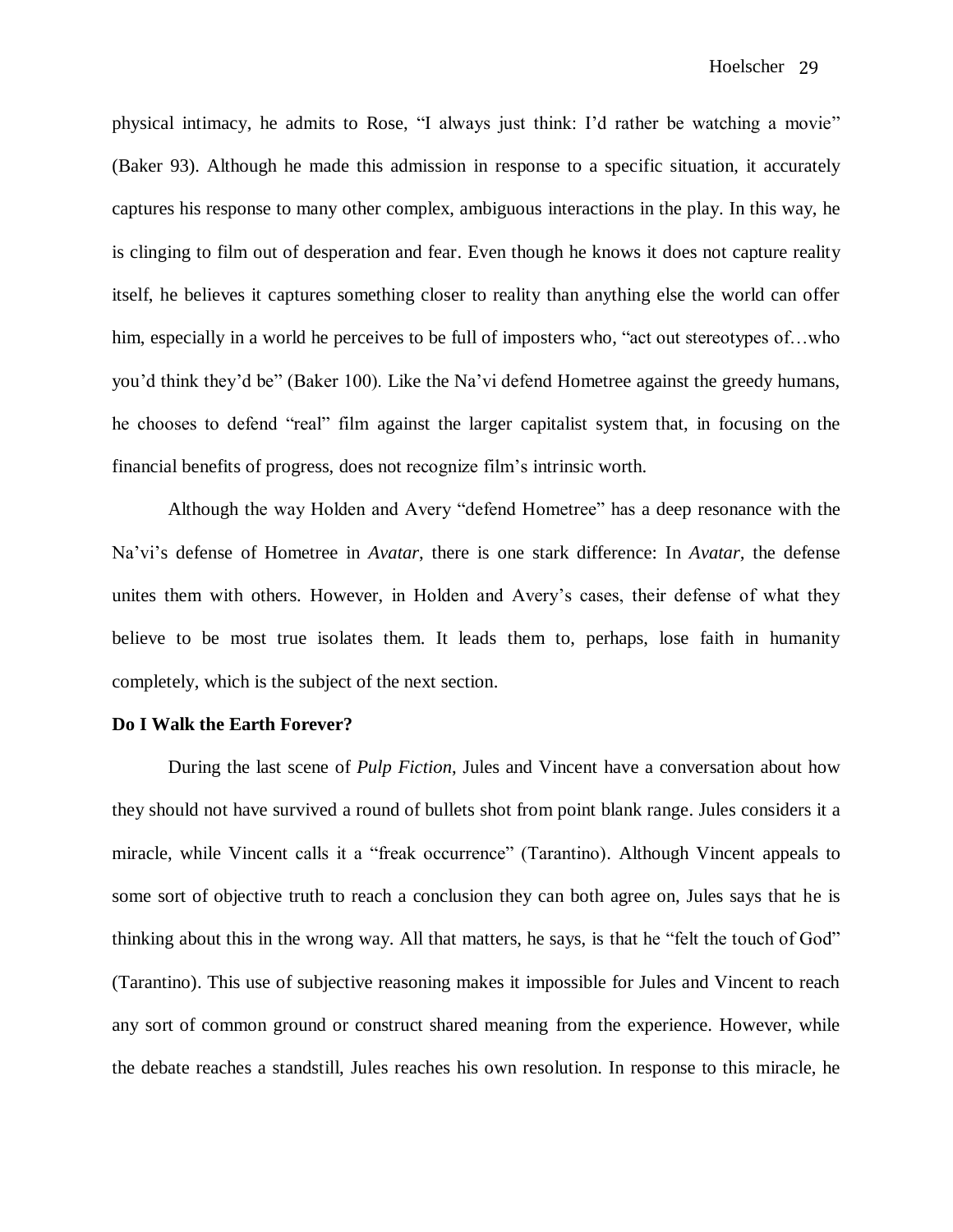must "walk the earth" to see where God will place him (Tarantino). He plans to leave his partner behind, and he is unconcerned with the consequences of his choice. When Vincent asks him what he will do if God does not place him anywhere, Jules responds matter-of-factly, "If it takes forever, then I'll walk forever" (Tarantino).

Of course, walking the earth forever is not as easy as Jules makes it seem, and it certainly is not for Holden. Holden spends most of the novel employing this strategy. In fact, the novel makes it clear that he has been doing this since before the book begins. Holden continually finds himself disgusted and alienated by the people around him, so he leaves to "walk the earth" alone. The first instance of Holden choosing to "walk the earth" is right after he finds out that Stradlater had a date with his beloved Jane Gallagher. He packs up his bags days before the semester ends at Pency and catches a train to New York. When he walks out of his room, he yells as loud as he can down the corridor, partially in tears: "Sleep tight, ya morons" (Salinger 68). As the novel progresses, he wanders New York but fails to find what he needs in the places and people he encounters. In disgust and frustration, he continues to "walk the earth," eventually coming to conclusion that he might, like Vincent cautioned, never find a place to belong.

This realization has a drastically negative effect on his already elusive sense of self. Once again, as Cooley argues, society and individuals are inseparable; one cannot exist without the other (Rousseau 87). However, since Holden cannot find a way to ground his identity in relationship to society, he is, in a way, being forced to imagine himself as a completely separate individual, which Cooley believes is "an abstraction unknown to experience" (Rousseau 87). As a result, without other humans reinforcing his identity and humanness, he slowly loses a sense of self. In fact, he fears his sense of self will eventually disappear completely. In the beginning of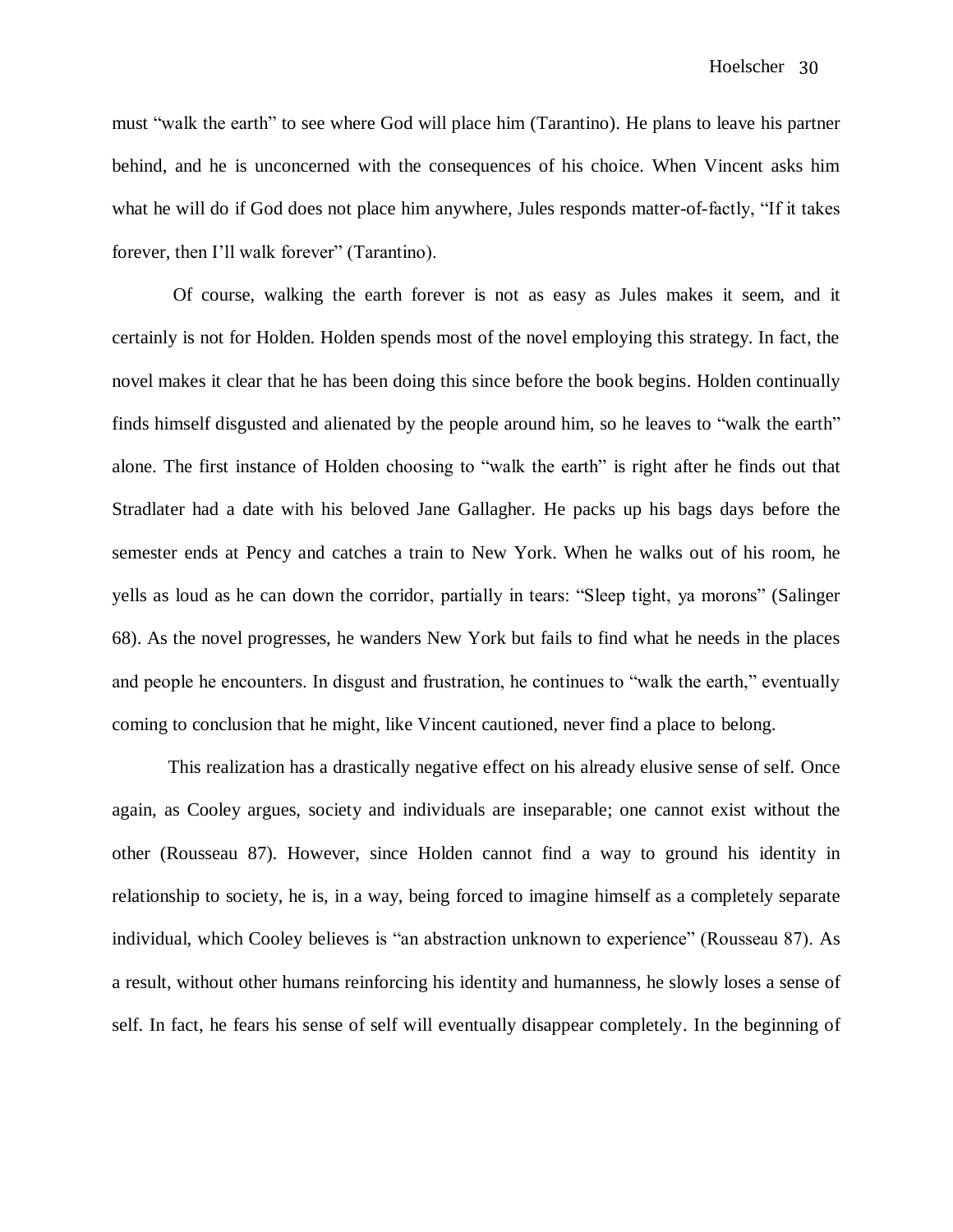the book, he says, "After I got across the road, I felt like I was sort of disappearing" (Salinger 8). By the end of the book, his fear of disappearing makes him frantic:

> Then all of sudden something spooky started happening. Every time I came to the end of a block and stepped off the goddam curb, I had this feeling that I'd never get to the other side of the street. I thought I'd just go down, down, down, and nobody'd ever see me again. (Salinger 256)

He reaches out to the only person he can think of to help him, his dead brother, Allie, continually pleading, "Allie, don't let me disappear" until he makes it to the other side of the street (Salinger 257). This realization that he might never find a place finds its fruition in a fantasy in which he hitchhikes out west, finds a job pumping gas, lives in a cabin right outside the woods, and pretends to be a deaf-mute so that he will never have to talk to anybody ever again (Salinger 257- 258). Since he already feels so alone, even with others, being completely isolated starts to seem like a feasible, or even exciting, option.

Avery goes through a similar process of losing faith in humanity. At first, it happens only in small ways in his verbal retreats. For instance, when Sam suggests that *Avatar* is a great American movie, Avery replies by saying, "If you think that, if you actually think that, I can't even like…I can't even like continue to have this conversation" (Baker 45). Soon after, he equates Sam's position with an argument in favor of killing and torturing babies (Baker 46). Of course, this is an exaggeration, but the underlying sentiment remains: he does not think he can achieve any common ground with Sam. Similar to how Vincent and Jules's discussion never reaches common ground, Avery and Sam's discussion never reaches common ground because Avery believes Sam is too different from him to engage in a meaningful or constructive exchange of ideas based on shared assumptions. In a small and symbolic way, Avery abandons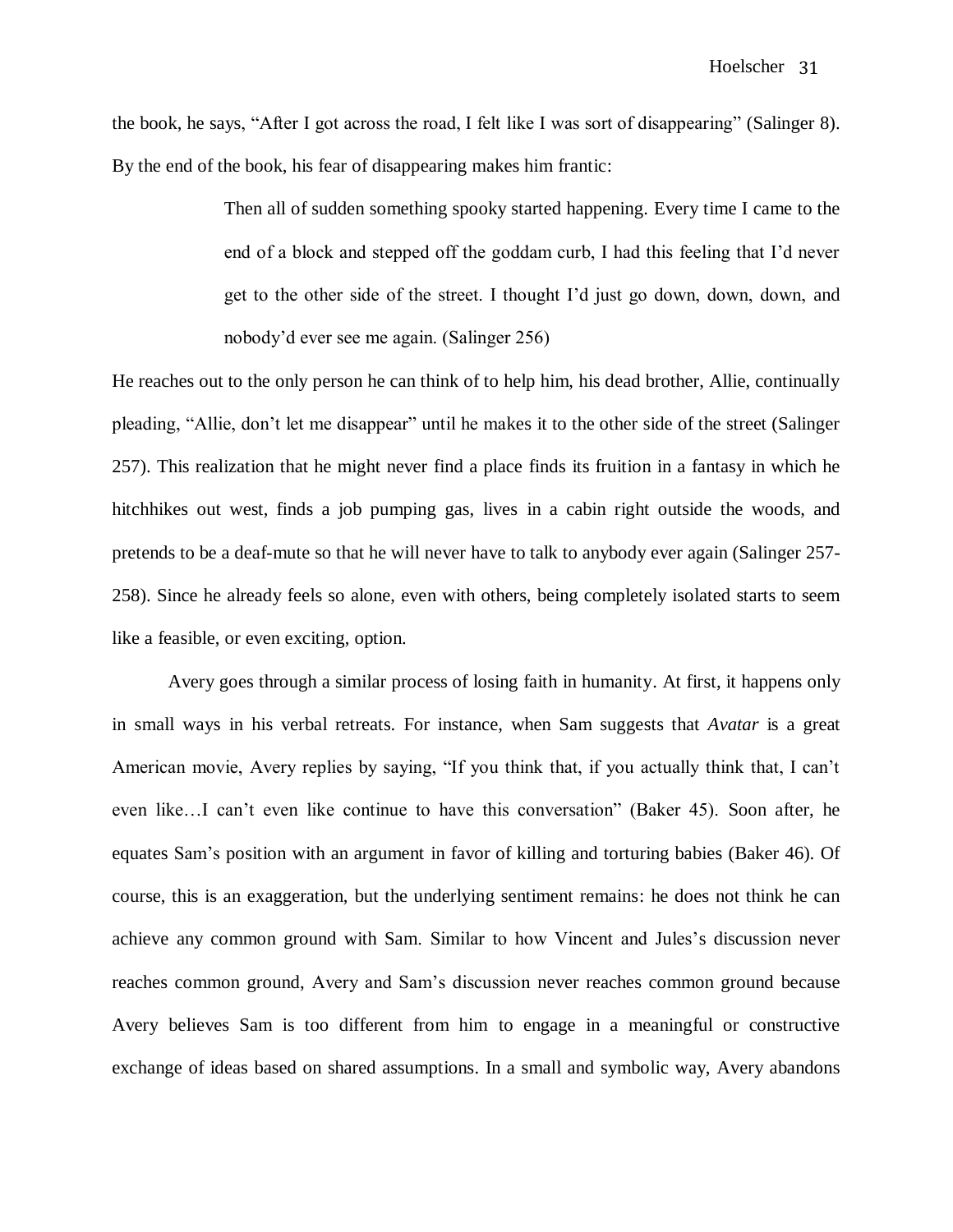Sam as his potential partner as Jules abandons his long time partner, Vincent. In a small and symbolic way, he chooses to "walk the earth."

He chooses to "walk the earth" most clearly, however, near the end of the play after Sam and Rose allow him to take the blame for the dinner money theft. When he goes to retrieve the old film projector after he is fired, he makes it clear that he will never talk to Sam or Rose again and that he plans to start an "underground basement cinema movement" (Baker 171). In the end, he loses faith in his ability to connect with his coworkers. In fact, it seems he has given up on genuinely deep connections with anyone. He tells Sam, "we were never really friends in the first place…every man for himself, you know?" (Baker 173). And at the very end of the scene, Sam tries to reignite the hope of connection by bringing up their favorite game: "Six Degrees of Kevin Bacon." He feeds him two actors, Macaulay Culkin and Michael Caine, but this time, instead of being excited and engaged, Avery begins to make the connections between Culkin and Caine begrudgingly and unsmilingly. He sees that the game cannot symbolize any shared genuine connection. Even if the six degrees of separation theory is correct and the social world can be conceptualized as a dense web of connections in which each individual is enmeshed, the game they are playing is based on actors and not real people, so the connections are not real. In much the same way that actors in movies are thrown together in narratives and do not necessarily know each other beyond their roles, Avery realizes that, although life's circumstances have thrown him and his coworkers in a shared narrative, that narrative causes them to take on roles that keep them from truly knowing each other. As he finishes making what he now deems to be entirely artificial connections between Culkin and Caine, he delivers the final line of the whole play: a very sarcastic "Easy" (Baker 176). This seems to suggest that, even though he has largely lost faith in genuine human connection, he can still play the empty games of life he needs to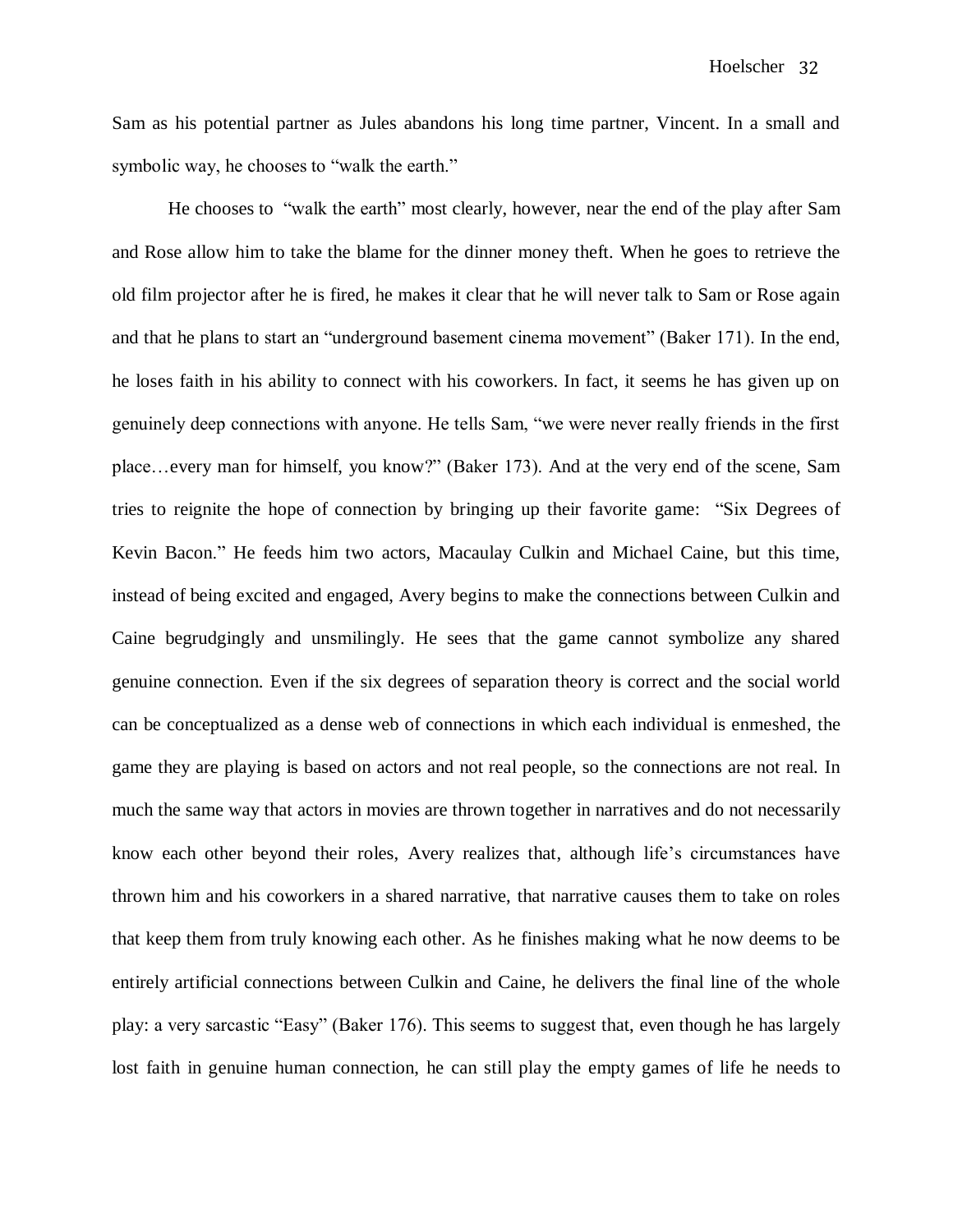play—all the while, in his mind, being in danger of always viewing himself as a lone wanderer, like Jules, walking the earth forever.

#### **Conclusion**

Studying these two characters in light of *Pulp Fiction* and *Avatar* illuminates fundamental conflicts between deep human longings and lived realities. Humans need to find a defining place in meaningful relationships with others like Jake Sully in the Na'vi tribe. They need to maintain a center like Hometree by which they can understand themselves and stabilize those relationships with others. However, as *Pulp Fiction* reveals, the instability of life frustrates these pursuits to the point of hopelessness. When talking about readers finding the secret center of a novel, Pamuk says that in the process readers come to the conclusion that "neither our mind nor the world actually contains a center" (174). However, Pamuk also recognizes that same longing and lived reality tension when he asserts that all art, education, and tradition "have taught us that there is a center" and that readers "never completely abandon the hope of finding it" (176). It is this tension that both Holden and Avery live in as they are drawn to defend the centers they know are false. It is this hope that both Holden and Avery are in danger of losing as they realize that what they so desperately long for cannot be captured like the light and shadow of film or preserved as if in a glass case at a museum. Without hope in that pursuit, they are left with nothing but empty coping mechanisms that, no matter how deeply human, neither sustain their identities nor stabilize their connections with others.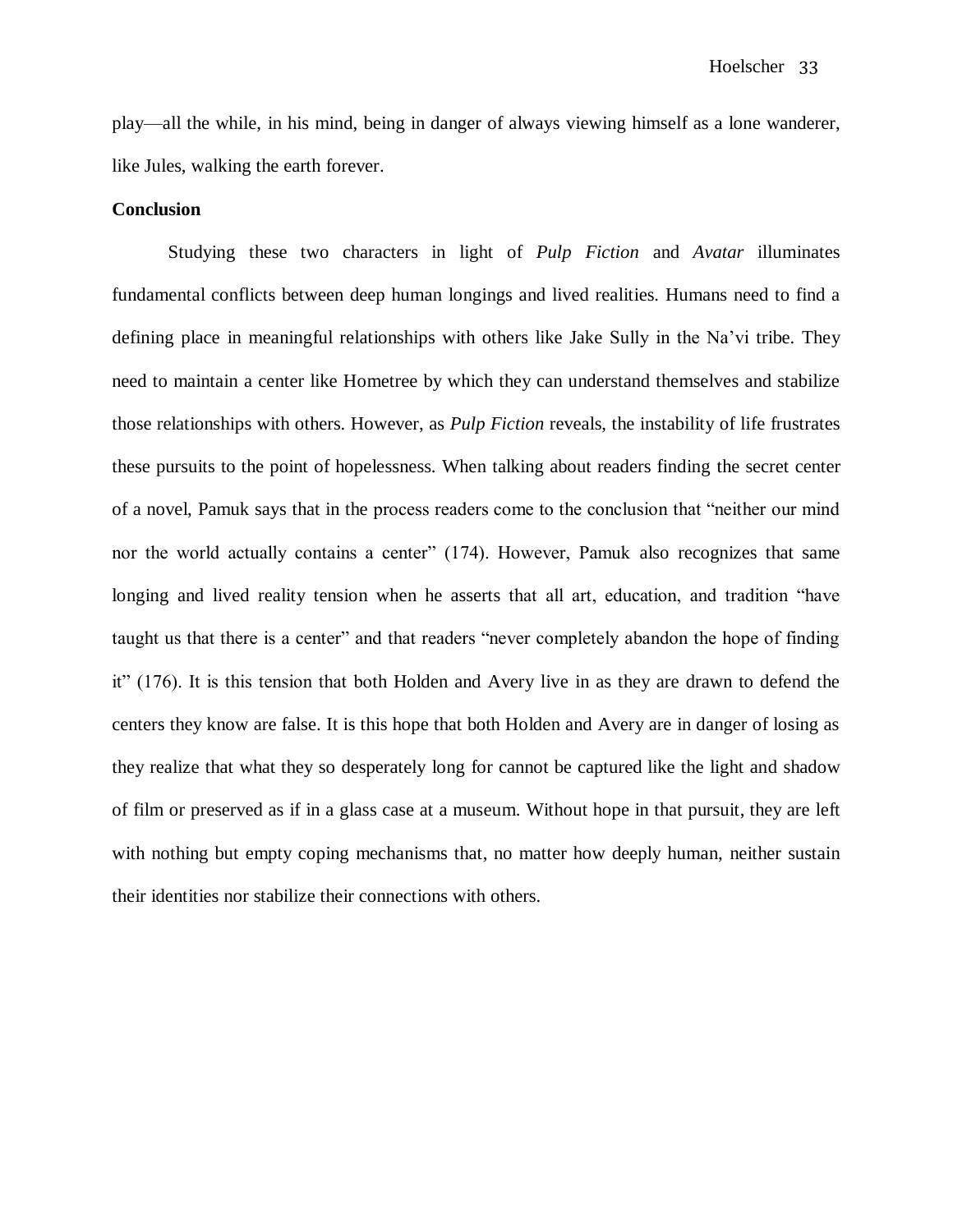#### Works Cited

Baker, Annie. *The Flick*. Theatre Communications Group, 2016, New York.

- Carew, Anthony. "Quentin Tarantino." *Screen Education*, no. 85, April 2017, pp. 68–81. EBSCOhost,ezproxy.taylor.edu/login?url=http://search.ebscohost.com/login.aspx?direct=tr ue&db=f3h&AN=122296406&site=ehost-live.
- Dargis, Manhola. "A New Eden, Both Cosmic and Cinematic." *The New York Times*, 17 December 2009, [https://www.nytimes.com/2009/12/18/movies/18avatar.html.](https://www.nytimes.com/2009/12/18/movies/18avatar.html)
- Ebert, Roger. "Pulp Fiction." *RogerEbert.com*, 14 October 1994, [https://www.rogerebert.com/reviews/pulp-fiction-1994.](https://www.rogerebert.com/reviews/pulp-fiction-1994)
- Kleinfeld, Judith. "Could It Be a Big World After All?: The 'Six Degrees of Separation' Myth." *Forthcoming Society*, 12 April 2001,

[http://www.cs.princeton.edu/~chazelle/courses/BIB/big-world.htm.](http://www.cs.princeton.edu/~chazelle/courses/BIB/big-world.htm)

- Mangalwadi, Vishal. *The Book that Made Your World: How the Bible Created the Soul of Western Civilization*. Thomas Nelson, 2011.
- Pamuk, Orhan. *The Naïve and the Sentimental Novelist: Understanding What Happens When We Write and Read Novels*. Vintage Books, 2011.
- Piazza, Jo. "Audiences experience 'Avatar' blues." *CNN,* 11 January 2010, [http://www.cnn.com/2010/SHOWBIZ/Movies/01/11/avatar.movie.blues/index.html?iref=al](http://www.cnn.com/2010/SHOWBIZ/Movies/01/11/avatar.movie.blues/index.html?iref=allsearch) [lsearch.](http://www.cnn.com/2010/SHOWBIZ/Movies/01/11/avatar.movie.blues/index.html?iref=allsearch)
- Rousseau, Nathan. *Self, Symbols, and Society: Classic Readings in Social Psychology*. Rowman and Littlefield Publishers, 2002, Lanham.
- Salinger, J.D. *The Catcher in the Rye*. Little, Brown and Company, 2001, Columbus.
- Tarantino, Quentin, director. *Pulp Fiction*, Miramax, 1994.